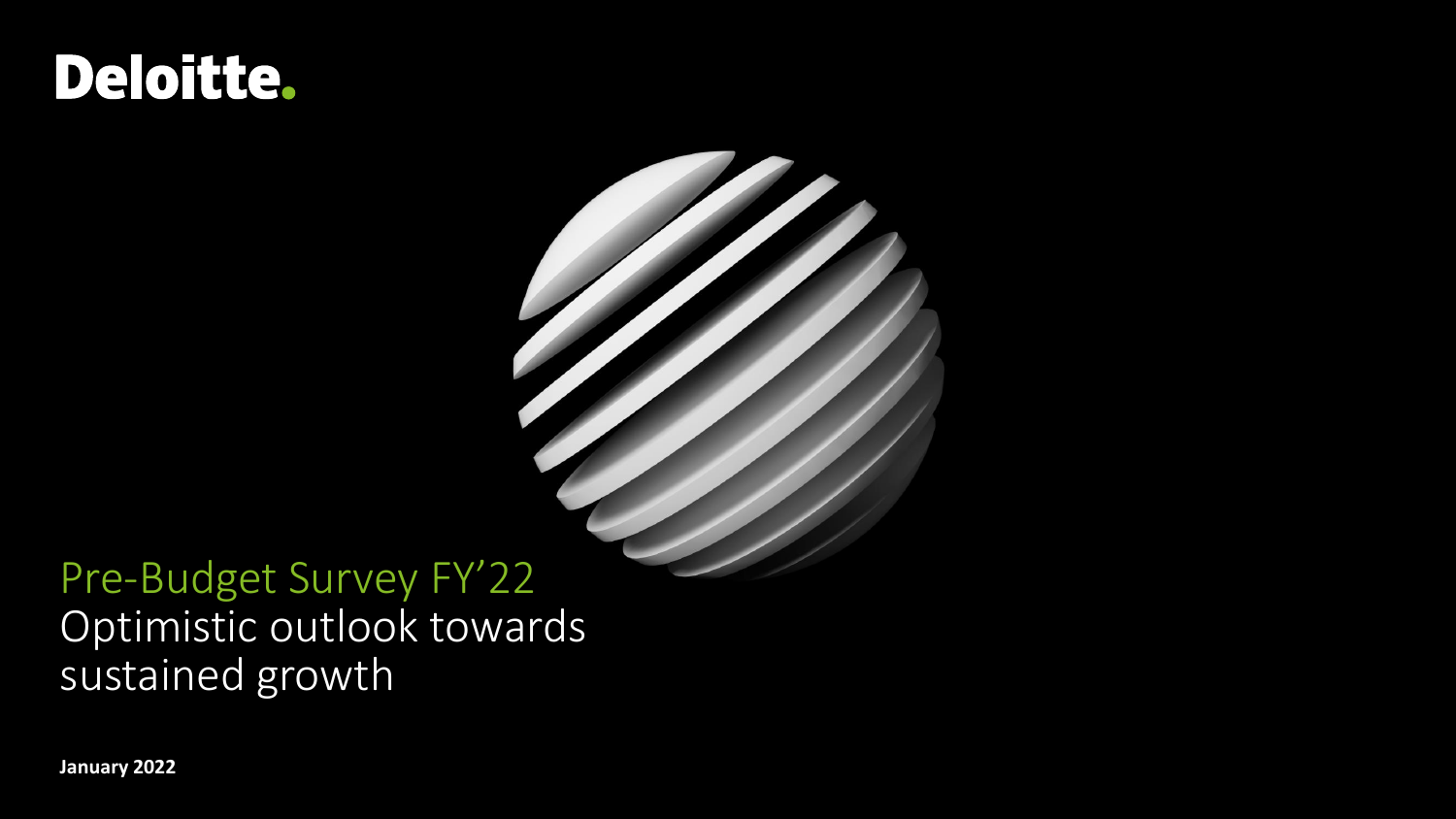### Contents

### **Introduction**

- Objective and methodology
- Respondent profile

#### **Executive summary**

#### **Survey findings**

- Economic growth outlook and industry sentiments
- Effectiveness of the stimulus and other government initiatives during the pandemic
- Industry expectations from Budget FY'22
	- Economic revival and enhancing the ease of doing business
	- ‒ Self-Reliance/Atmanirbhar Bharat
	- ‒ Taxation changes and expectations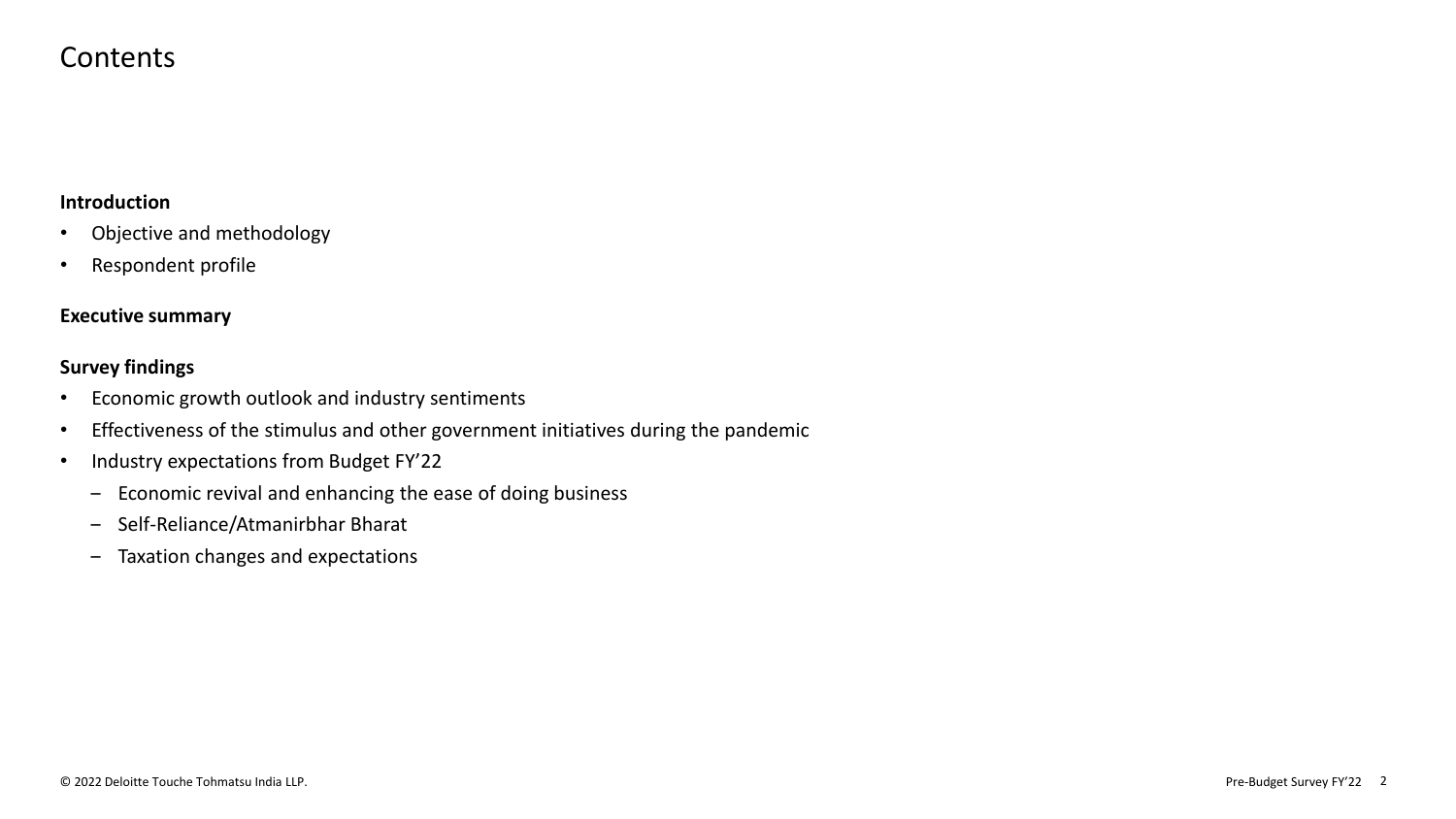# **Introduction**

- Objective of the study
- Respondent profile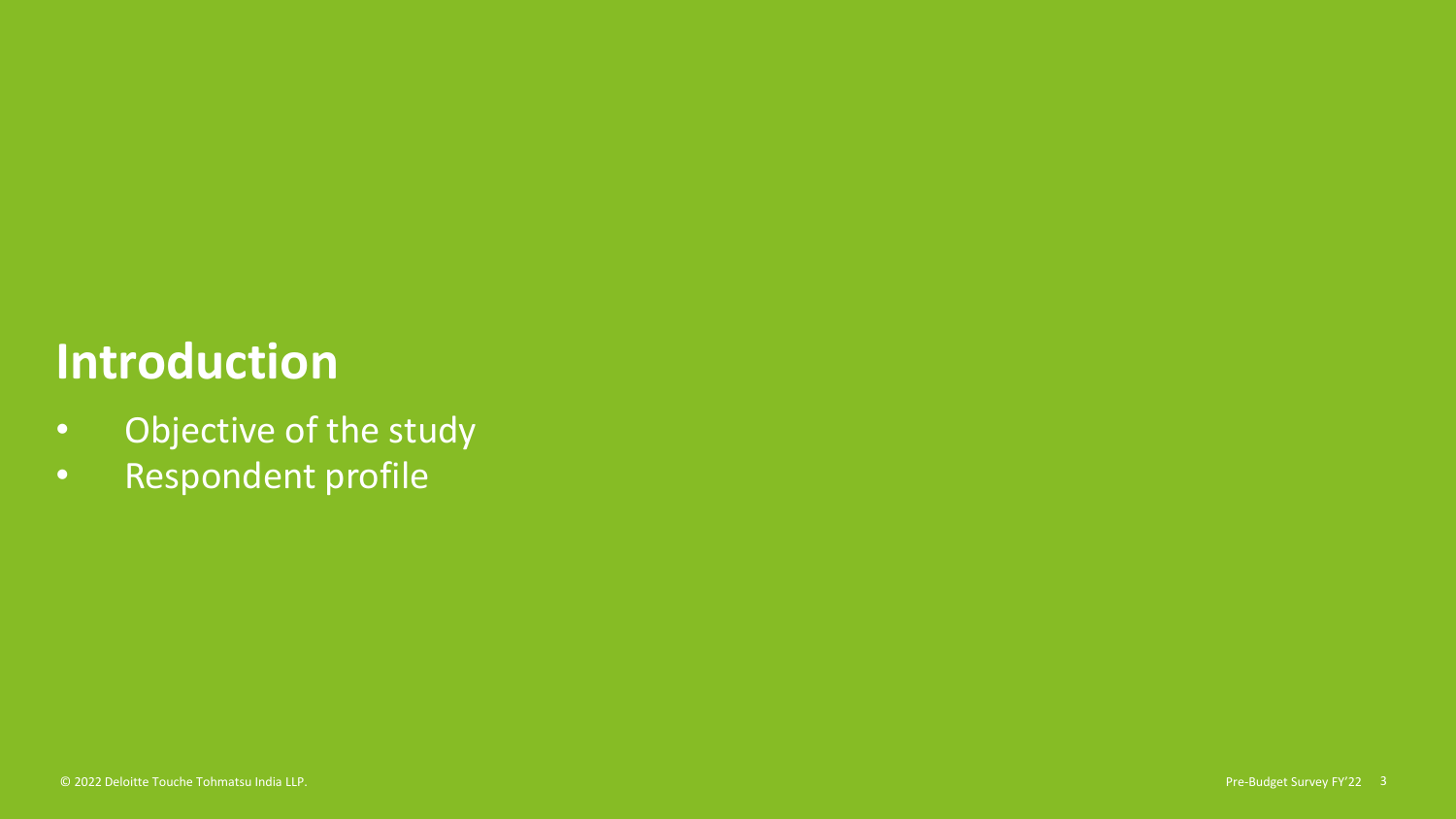### Introduction

#### **Objective**

- Understand the industry's sentiments in terms of economic outlook and growth.
- Assess the types of government stimulus that the industry felt were helpful in boosting demand and reviving supply.
- Understand the industry's viewpoint with respect to healthcare facilities, and technology and digitisation enhancement in the country.
- Analyse the industry's expectations from the upcoming budget, with the standpoint of economic growth, the ease of doing business, and self-reliance.
- Discuss industries' outlook towards tax-related changes and capital injection tools that can lead to the economic revival and growth.

#### **Methodology**

- We conducted online surveys with senior professionals across different industries and categories of companies.
- The survey contained 20 questions pertaining to the economic outlook, the ease of doing business, self-reliance, taxation challenges and changes, and effectiveness of various government stimulus introduced during the past year.
- We collated a total of 163 responses from 10 industries.

**Respondent profile**



- Banking, investment firms, and insurance
- Capital goods
- Chemicals
- **Electronics (TMT)**
- **Energy (oil, gas, and renewables)**
- Lifesciences and healthcare
- **Telecom and technology**
- **Textiles**
- **Food processing**



© 2022 Deloitte Touche Tohmatsu India LLP. Pre-Budget Survey FY'22 4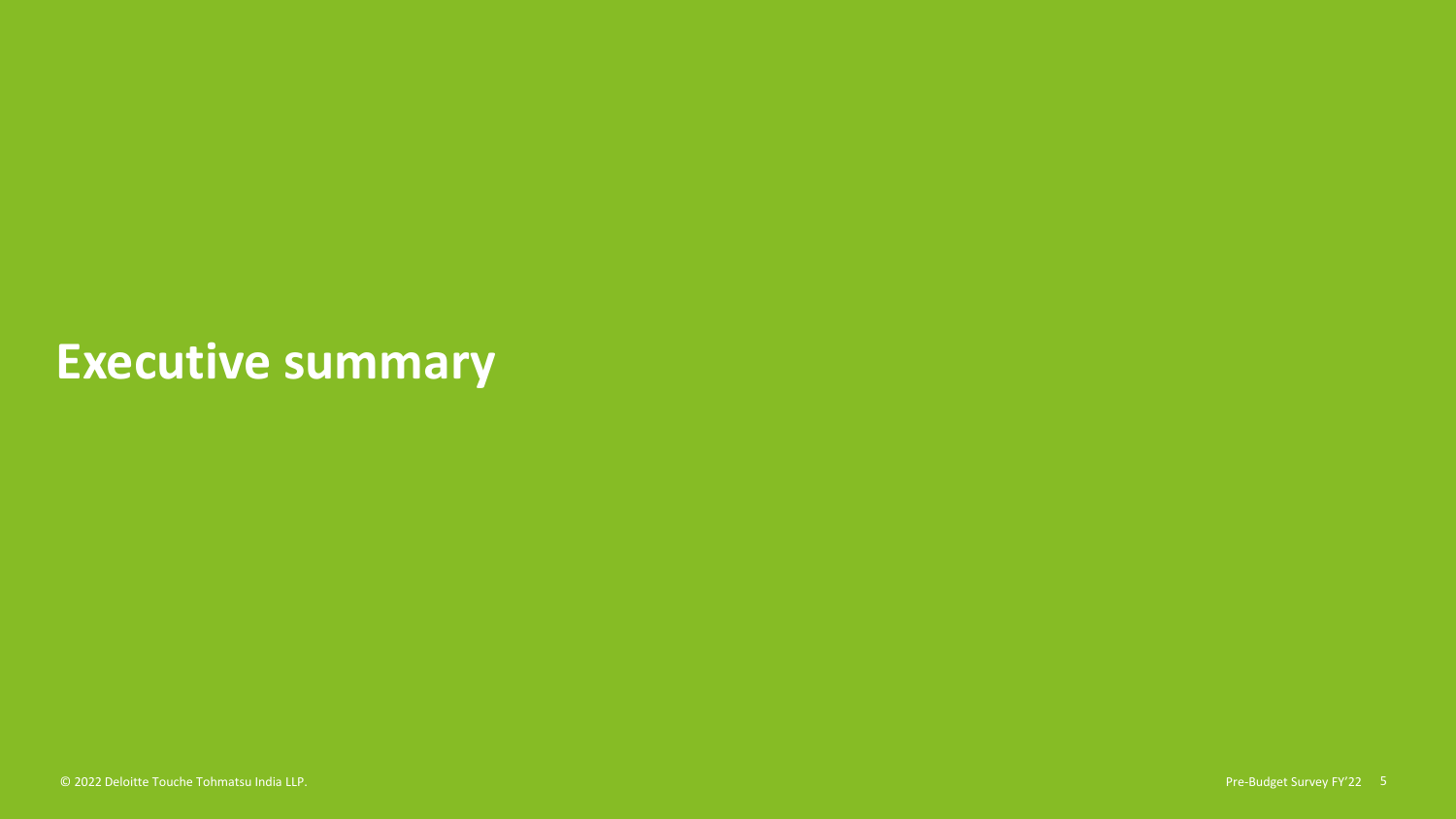The economy has witnessed a steady recovery to date, but the downside risks continue. The latest surge in infection cases since the start of the year has brought back uncertainties. We expect the economy to be resilient. However, that will require the government's sustained efforts on reforms and effective implementation of various economic measures. Vaccination and health services delivery will be key in tackling the immediate risk.

#### **Following announcements in Budget FY'22 are expected to further strengthen the pace of growth**

**Focus on infrastructure and asset monetisation:** In FY'22, the government increased capital spending by 26%. We expect the government to increase capital spending by a similar margin this year as well, with frontloading expenditure in the next few quarters. While continuing spending on rail, road, and airports, the government can step up its efforts to develop multimodal transports for better connectivity. The ongoing large projects (more than INR 150 crore) should be swiftly implemented. The government must unlock the commercial and economic values of its assets at the earliest, as well as tap into alternate foreign (such as sovereign and private equity funds) and domestic (such as pension funds) sources for infrastructure funding.

**Deloitte's expectations from the budget**

**Increase demand and employment by stimulating MSMEs:** Micro, Small, and Medium Scale Enterprises (MSMEs) are the biggest job creators. The government should continue its efforts to revive the sector. Providing access to more affordable funding, bringing a larger number of MSMEs under the ambit of the formal credit system, expanding alternate funding channels, and continuing on the relief policies for targeted recipients can be the government's efforts to support the 'Atmanirbhar Bharat' initiative.

**Support to the disproportionately affected sectors:** The travel and hospitality sector received the blunt edge of the pandemic. It makes significant contributions to GDP and employment. The government must announce short-term and long-term plans, including some tax measures, to make up for the losses incurred by the sector and help it revive and thrive.

**Boost to exports:** Exports have done well. The government should continue to support the existing Production-Linked Incentive (PLI) scheme and bring other relevant industry segments into the scheme. Several FTAs are queued up in the near term. In line with FTAs, short-term and long-term measures can be brought to boost exports, and encourage FDI in sectors where India has a competitive advantage. This may also involve appropriately negotiating non-tariff measures in FTAs.

Focus on social sectors (education and health): The government increased allocation for health in the last budget. It must continue on the same vein and also emphasise digital delivery of health services. On education, the National Education Policy 2020 envisages an ambitious programme for India. The programme includes preparing the future workforce through training and skill development. Special attention should be on developing skills (through a collaborative approach with the private sector) and building on the existing infrastructure. Efforts should be made to reduce the digital divide for the under-privileged and the disadvantaged children.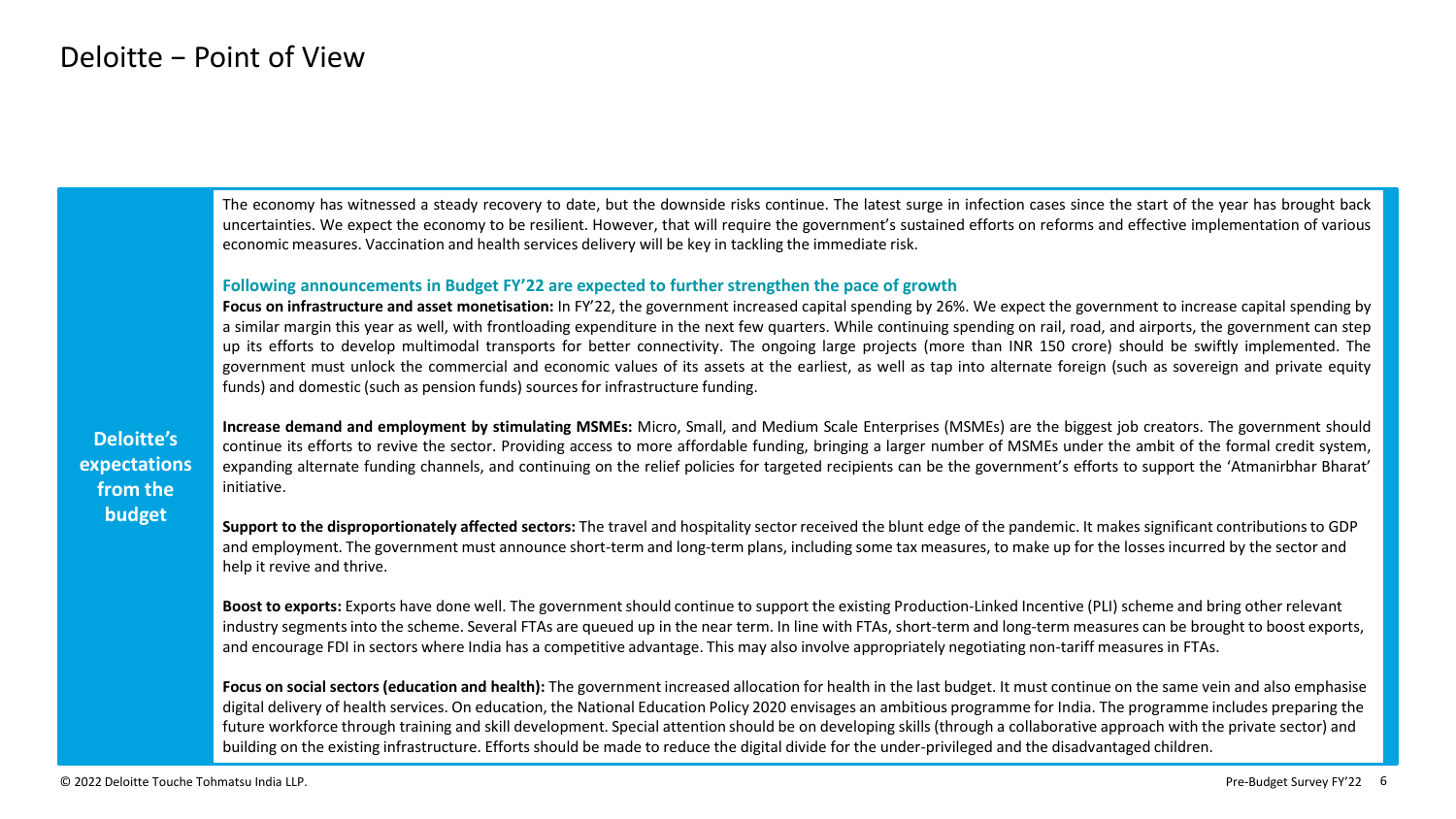© 2022 Deloitte Touche Tohmatsu India LLP. Pre-Budget Survey FY'22 7 **Industry insights and expectations**  The government had embarked on a series of structural reforms much before the pandemic hit us. These efforts accelerated post the pandemic and are likely to bear fruit in the next few years. Recent data suggest that growth is gaining momentum. The resilience amongst businesses and consumers, and the improving economic fundamentals will help India tide through successive infection waves. That said, a weak labour market and inflation pose downside risks. The pace of vaccination and effective government policies will be critical to a sustainable economic and industrial recovery. **Economic growth outlook** • According to the Budget Expectations Survey 2022, *75% industry leaders are confident about the economy's recovery and expansion*. • More than 50% respondents are still optimistic about the budget's ability to revitalise their industry and the economy. • The government's stimulus packages and policies, the mass vaccination campaign, India's emergence as a viable alternative to China, and an increase in start-up activity, would offer the needed impetus to growth. • However, the new variant as well as inflationary pressures were mentioned as obstacles to growth. **Effectiveness of the stimulus during the pandemic** • The government has recently unveiled special economic stimulus packages worth INR 6.28 lakh crore (US\$ 83.73 billion). About 60% respondents feel that these packages will help the economy recover. • *Industries appreciated the Atmanirbhar Bharat package* as well as monetary policy actions (including offering EMI relief, and reducing repo and reverse repo rates). • *91% respondents praised Atmanirbhar Bharat*, the government's main initiative aimed at encouraging self-reliance, *as against 58% past year*. The policy measures under the plan were considered most effective by automotive and electronics leaders. • More than 60% industry leaders feel that the PLI scheme will encourage Indian enterprises to expand their manufacturing bases and increase exports, boosting production in the sector. **Healthcare and role of digitisation** • About 54% respondents think that *healthcare facilities have become more accessible.* • *More than 50% respondents believe that the recent technology drive has been advantageous for the sector.*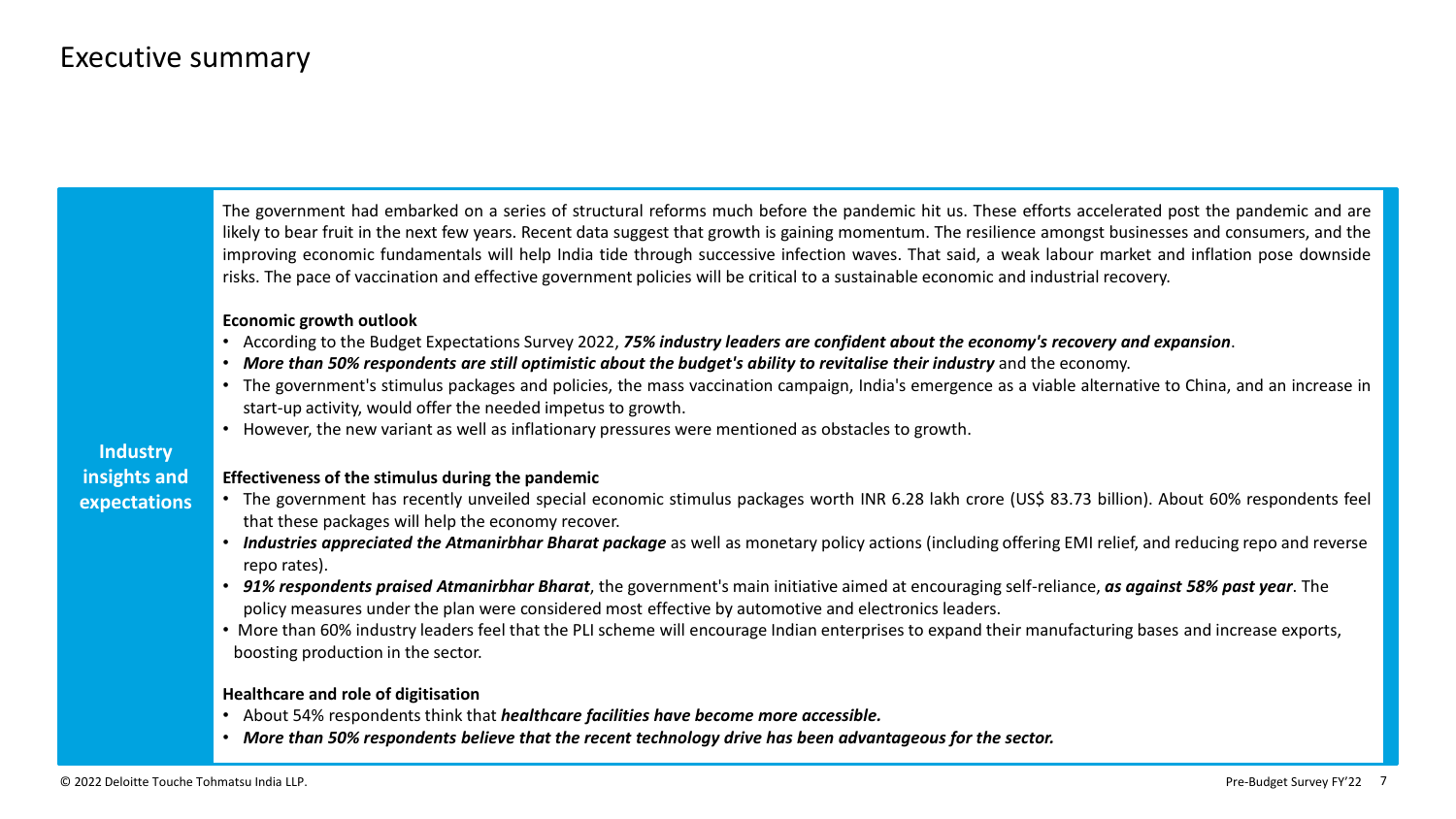The industry anticipates that the budget will focus on measures that will boost economic growth. The key highlights of the budget expectations are mentioned below.

#### **Expanding the Atmanirbhar Bharat scope**

• Respondents have expressed more industry clusters with shared facilities. Extending R&D incentives, improving export competitiveness, and ensuring competitive import tariffs would further enhance the programme's effectiveness.

#### **Improving efficacy of healthcare and infrastructure spending**

- Respondents feel that healthcare infrastructure can be upgraded and affordable healthcare options can be provided.
- More online platforms can aid in reducing efficiencies and assist in boosting digitisation.

**Industry insights and expectations**

#### **Enhancing the ease of doing business**

- To further improve the country's stance, about 59% respondents highlighted the role of technology and digitisation, including measures such as implementation of an online single-window system for clearances.
- Simpler tax regimes, and improved land and labour laws would be other facilitators to improve the business environment.

#### **Increasing industry demand**

- The electronics (69%), BFSI (81%), and food processing industries (71%) have highlighted the need to incentivise infrastructure investments.
- 48% respondents emphasised on boosting demand by creating employment and lowering personal taxes; 71% respondents from the textile industry *underscored the same*.
- Increased government spending in R&D is the next big ask, especially from the life sciences and health care, chemicals, and capital goods industries.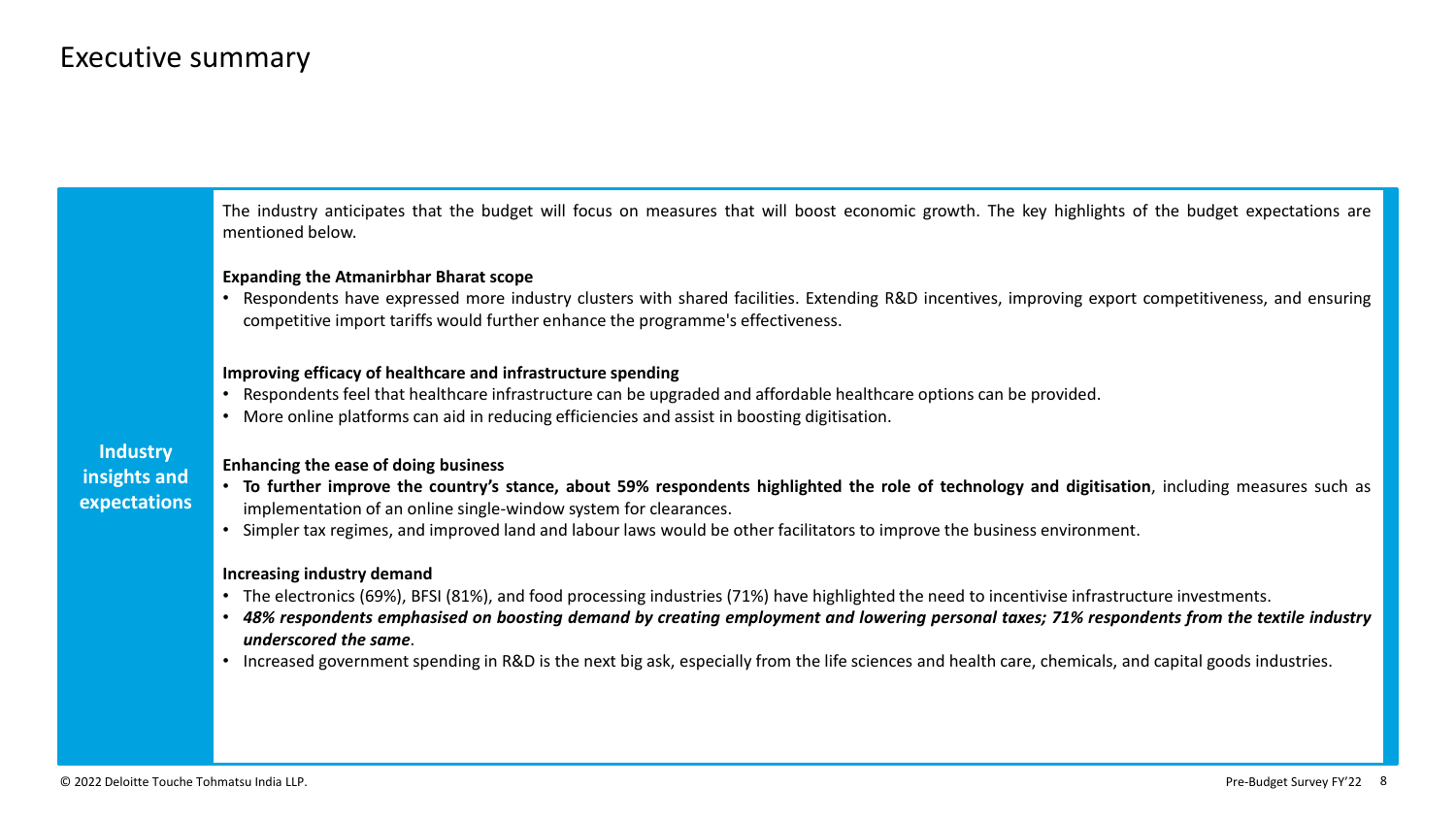**Financing capital investment**

• According to 53% respondents, building new and innovative frameworks to attract private finance into the infrastructure sector will enhance project financing.

• Further, 52% respondents believe that the better use of the National Pension System (NPS) and other long-term reserves may be used to pump money into the economy for project financing.

#### **Reforming taxation policies**

- Close to 36% respondents expressed the need for GST rationalisation, which includes limiting the GST rate and lowering the number of GST slabs (to three).
- Changes in personal taxation are viewed as helpful by 88% respondents in boosting liquidity, compared with 70% past year.
- More than half of the respondents felt that *lowering indirect taxes* for businesses and speeding up the deduction of expenses will support growth in priority sectors.
- About 55% industry leaders believe that providing extra tax incentives to long-term investors for infrastructure investment can help promote growth.

#### **Group taxation**

• Over 80% respondents are in favour of group taxes, with 70% wanting it implemented within a year.

#### **Global In-house Centres (GICs)**

• Respondents are equally enthusiastic about both income-linked incentives and income-linked incentives with a sunset period.

**Industry insights and expectations**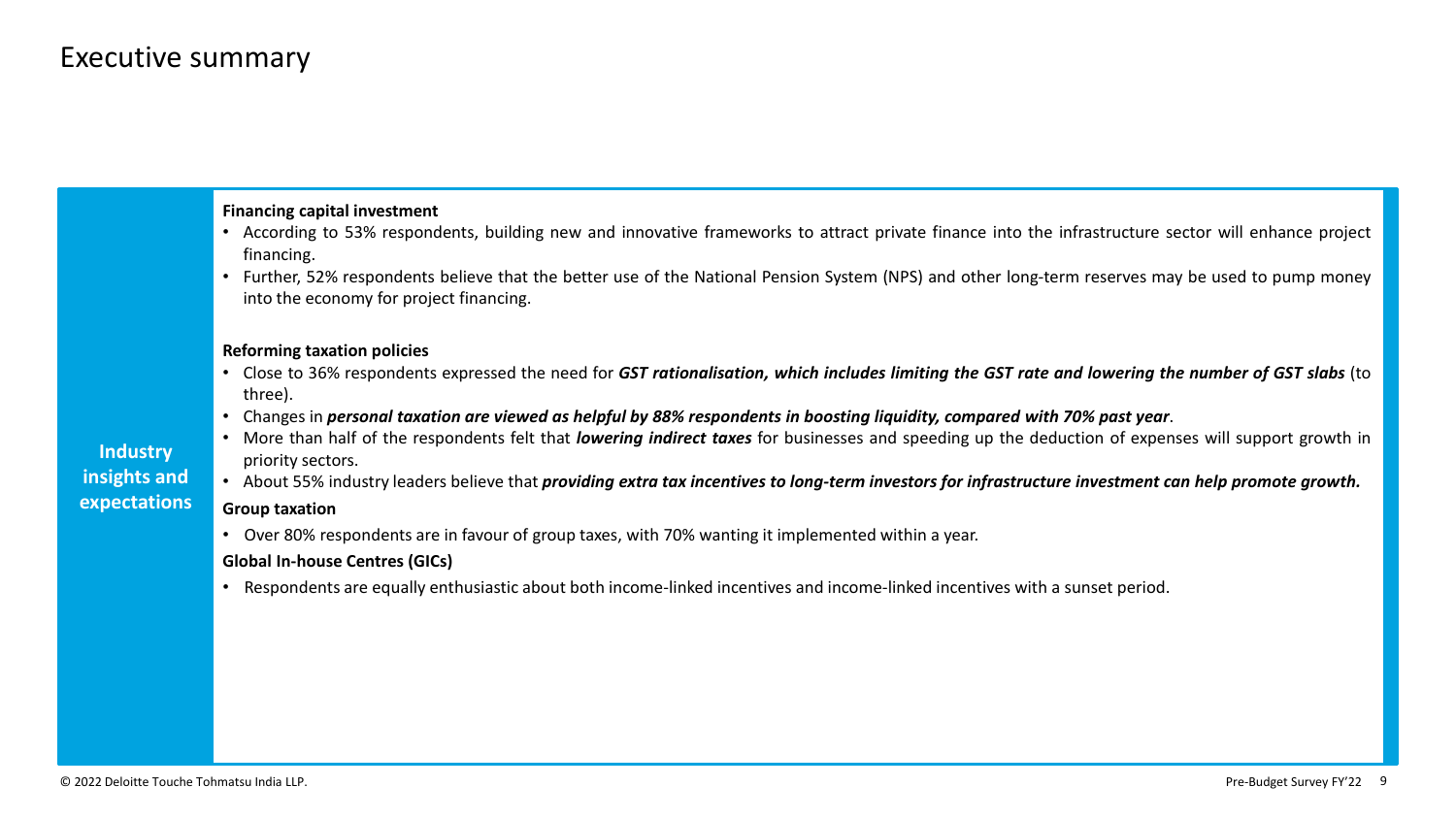| <b>Outlook</b>                                | 2022            | 2021                      |  |
|-----------------------------------------------|-----------------|---------------------------|--|
|                                               | <b>Positive</b> | <b>Positive</b><br>Change |  |
| <b>Economic growth outlook</b>                | 78%             | 68%                       |  |
| Effectiveness of stimulus during the pandemic | 92%             | 62%                       |  |
| <b>Atmanirbhar Bharat</b>                     | 91%             | 58%                       |  |
| <b>Group taxation</b>                         | 81%             | 37%                       |  |

| <b>Topmost expectations from the budget</b> | 2022                                                                                                      | 2021                                         |
|---------------------------------------------|-----------------------------------------------------------------------------------------------------------|----------------------------------------------|
| Enhancing the ease of doing business        | <b>Enhanced digitisation efforts</b>                                                                      | Simpler tax regimes                          |
| <b>Capital investment</b>                   | Innovative structures to get private capital                                                              | Innovative structures to get private capital |
| <b>Taxation</b>                             | Tax incentives for enterprises in priority sectors, such as food<br>processing, MSMEs, and infrastructure | Corporate tax rationalisation                |
| <b>Global In-house Centres (GICs)</b>       | Income-related incentives and income-linked incentive with a<br>sunset period                             | Income-linked incentive                      |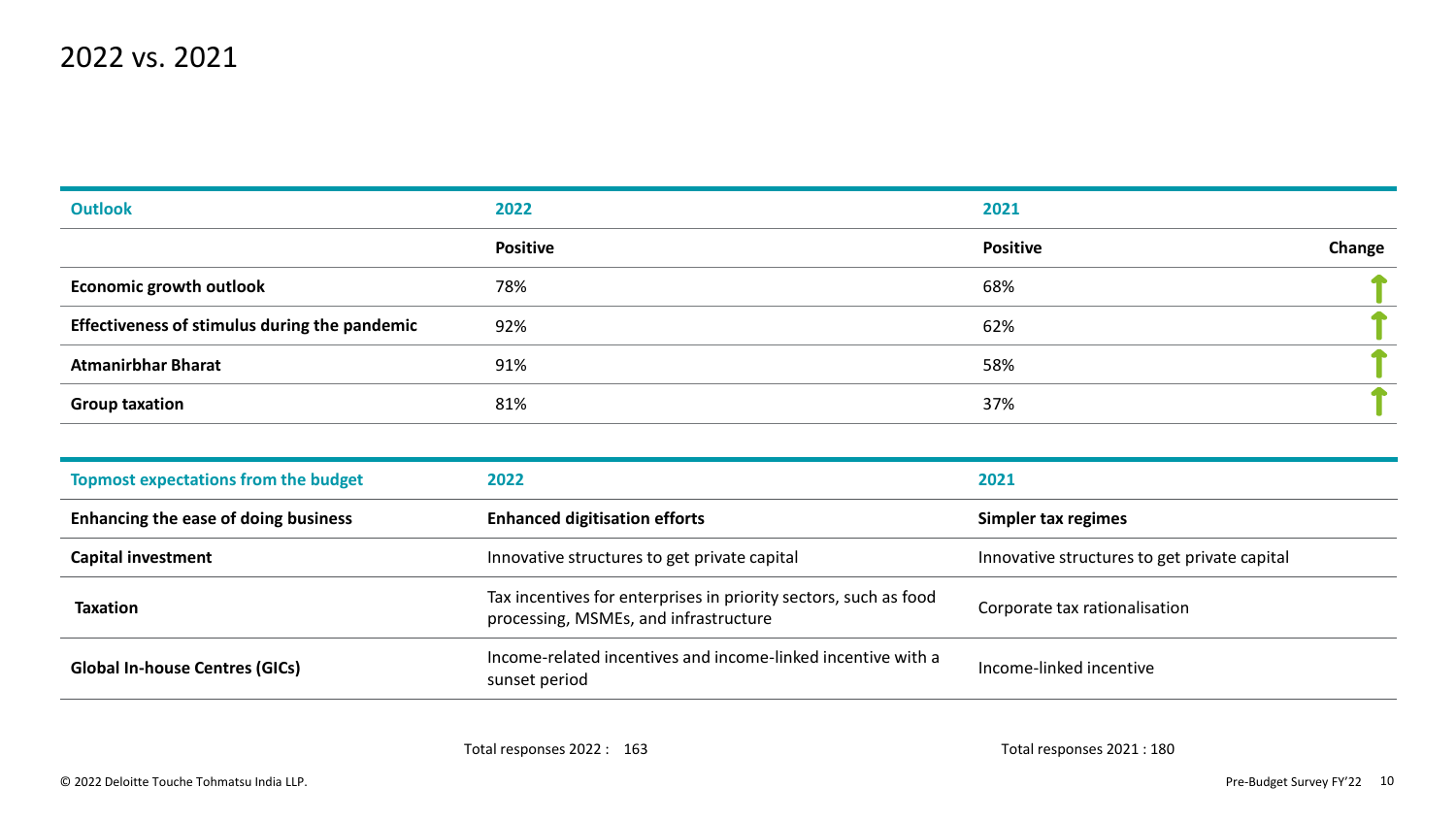# **Survey findings**

- **Economic growth outlook and industry sentiments**
- Effectiveness of the stimulus and other government initiatives during the pandemic
- Industry expectations from Budget FY'22
	- Economic revival and enhancing the ease of doing business
	- Self-reliance/Atmanirbhar Bharat
	- Taxation changes and expectations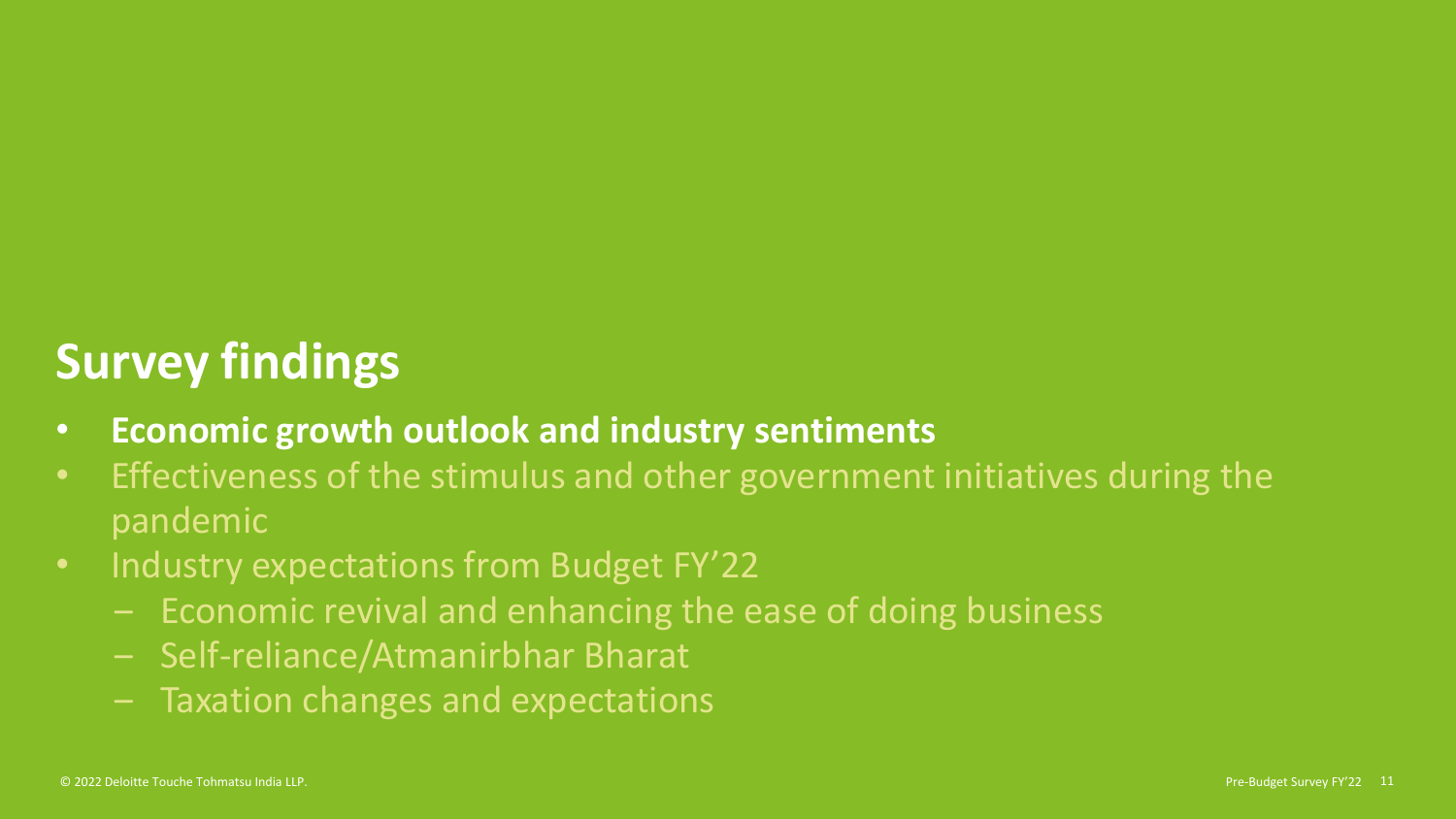## What is your outlook for India's growth in FY'22?

A high majority of the industry leaders are positive about India's growth in FY'22, with the BFSI and chemicals industries being the most optimistic.



**Outlook by industry** 



- Leaders from the BFSI, chemicals, telecom and technology, and food processing industries were extremely confident about the outlook for India's growth in FY'22.
- About 18% leaders have a neutral outlook.

© 2022 Deloitte Touche Tohmatsu India LLP. Pre-Budget Survey FY'22 12

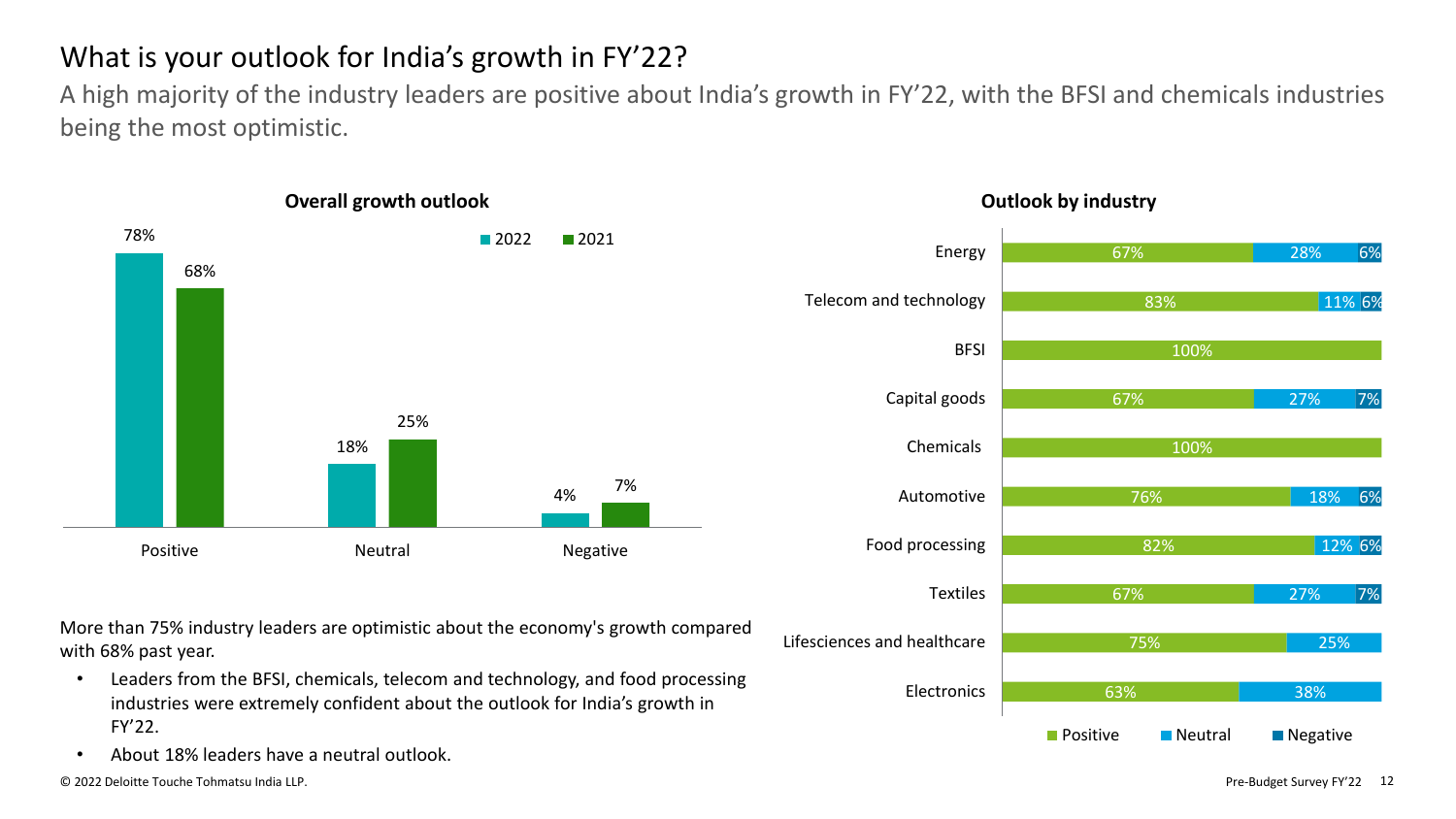## What is your outlook on India's growth in FY'22?

The economic outlook is positive mainly because of government initiatives during the pandemic.

#### **Positive**

- Government initiatives such as PLI increased spending on infrastructure and Make in India proved helpful. Further, rigorous efforts by the government will support the economy's ongoing pace of growth − **24%**
- Economic revival after COVID-19, along with a higher vaccine coverage, will bring stability − **23%**
- As the pandemic situation gradually normalises, individual consumption levels are pushing demand− **17%**
- India is slowly becoming a global alternative to China, resulting in an increase in global investments and FDI − **12%**
- Other important factors include the following:
	- − Growth in agriculture and healthcare
	- − Increase in start-ups and IT jobs
	- − Businesses adopting more predictive technologies to ensure sustainability

#### **127 responses**

#### **Neutral**

- The state of the pandemic has an impact on economic growth. The new strain of COVID may impede overall economic development− 59%
- Inflationary pressures are posing a threat to the economy's growth− 14%
- The government will face difficulty in overcoming the recession to maintain economic growth − 11%
- Other factors include the following:
	- − Economic revival to be absorbed by sectors such as telecommunication
	- − Shutting down of several MSMEs
	- − Shutting down of certain sectors, such as hospitality, to contain the spread of the virus

#### **30 responses**

### **Negative**

- The pandemic may have a detrimental impact on the economy − **67%**
	- − Global economic slowdown
	- − Lowered industrial output because of the lockdown
	- − High cash outflows, low spending, and unfavourable customer-centric policies
- Increased emphasis on agriculture will stifle industrial growth − **17%**
- The rupee's value will fall as crude oil prices rise again, potentially pushing the economy into a downward spiral − **17%**

#### **6 responses**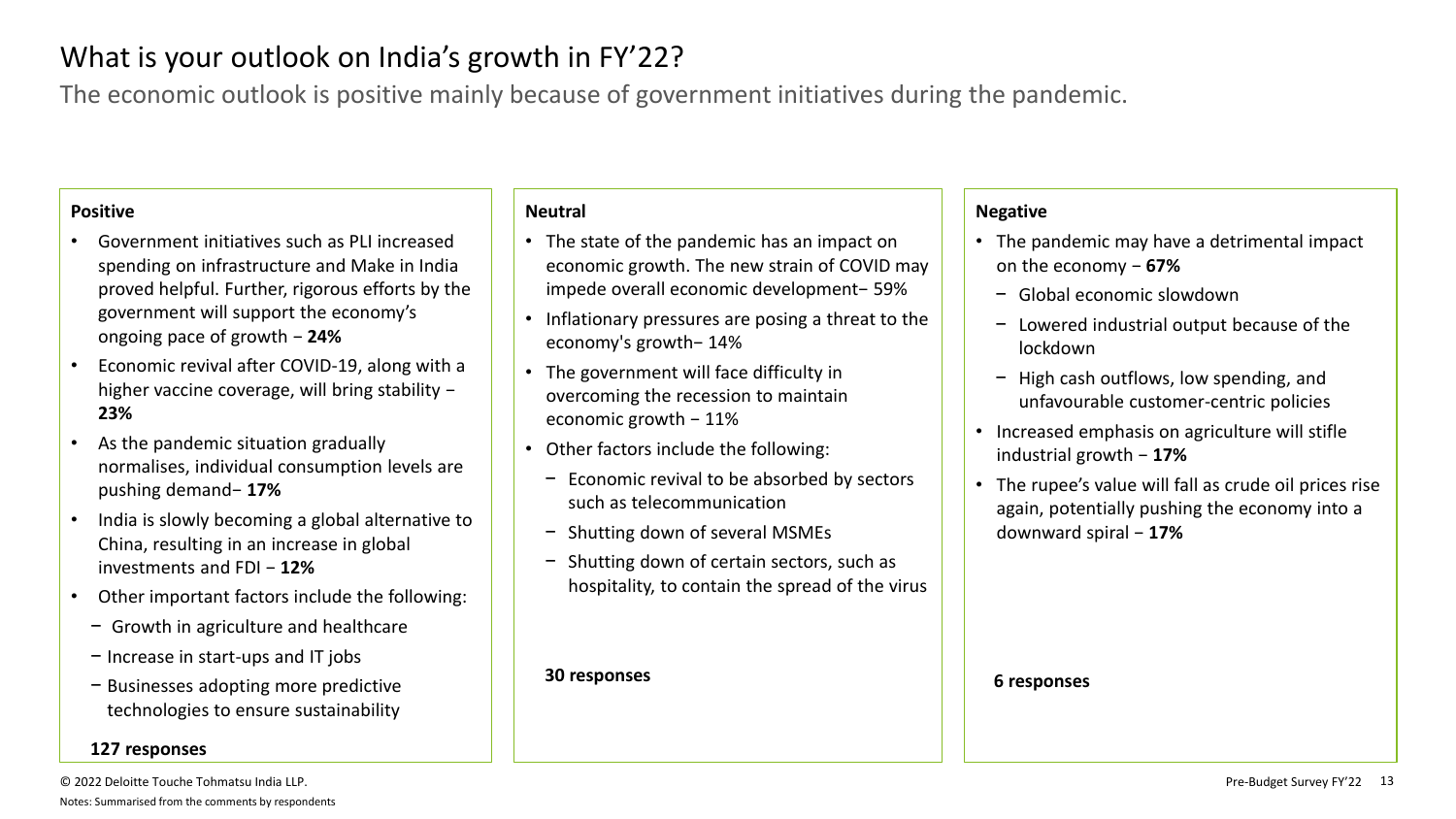## How positive are you about the upcoming budget supporting the growth of your industry?

A strong majority (~53%) of the industry leaders are anticipating positive outcomes from the Union Budget FY'22.



• More than 50% industry leaders show positive affirmations for the upcoming

• Industry leaders from the chemical and automotive sectors have high expectations to see favourable policies for their sectors from the budget.

budget, expecting a boost in the economy's growth.

### Sentiment regarding budget on the industry revival **Sentiment by industry Sentiment by industry**



© 2022 Deloitte Touche Tohmatsu India LLP. Pre-Budget Survey FY'22 14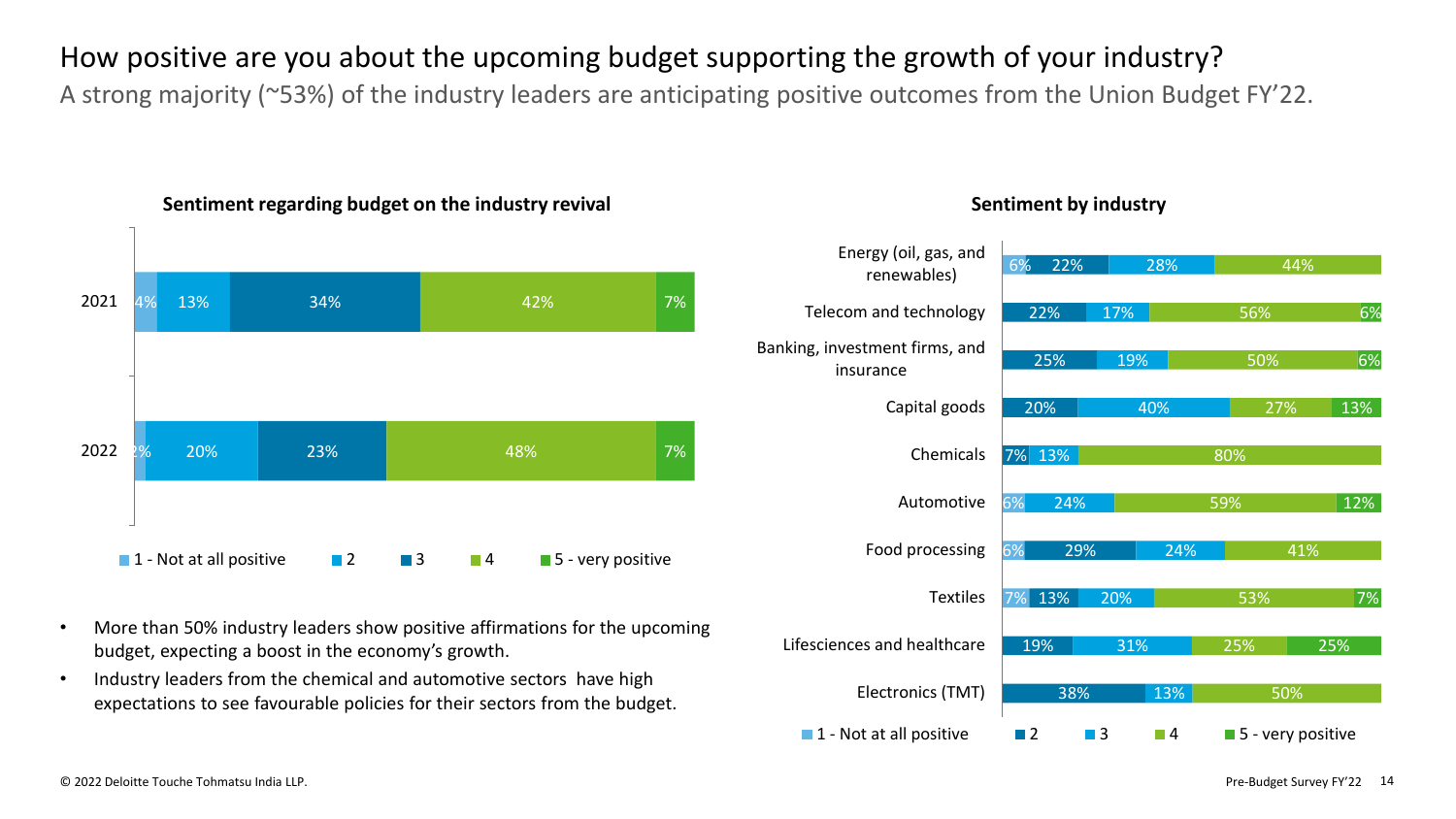# **Survey findings**

- Economic growth outlook and industry sentiments
- **Effectiveness of the stimulus and other government initiatives during the pandemic**
- Industry expectations from Budget FY'22
	- Economic revival and enhancing the ease of doing business
	- Self-reliance/Atmanirbhar Bharat
	- Taxation changes and expectations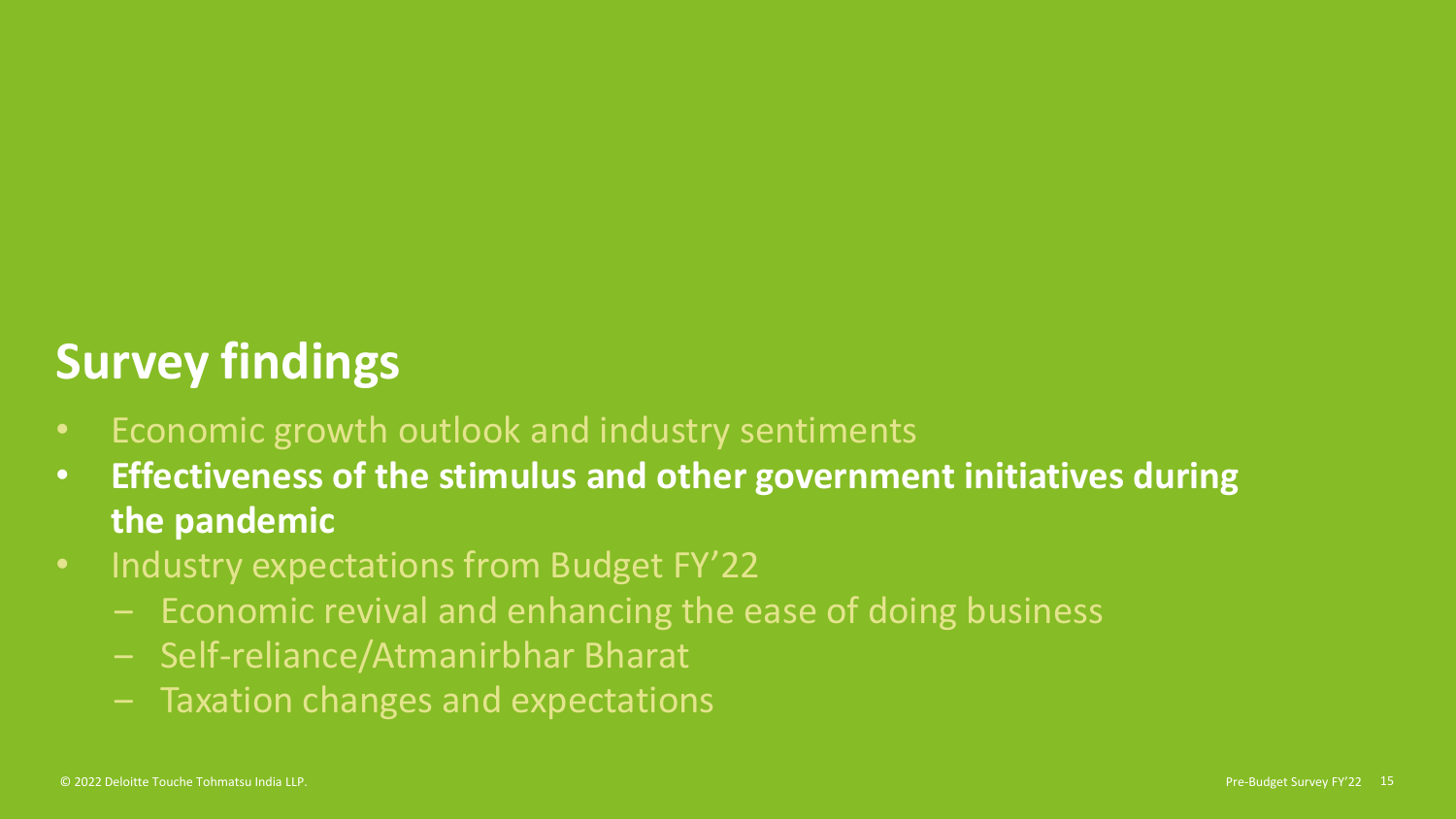## Do you think the government's interventions/stimulus packages were helpful for your industry?

More than 90% respondents regarded these interventions effective for their respective industries' revival.

- About 61% (99) of the 163 respondents regarded Atmanirbhar Bharat as the **Impactful initiatives** most helpful stimulus. About 89% respondents from the telecommunication and technology industry and nearly 81% from the electronics and life sciences and healthcare industries agreed with it.
- About 34% (55) respondents considered offering EMI relief or extending a moratorium impactful.
- PLI was the most impactful for the telecommunication and technology industry (56% respondents).

#### **Were the government interventions/stimulus packages helpful?**





This question was asked only to those respondents (150) who felt that government interventions were helpful (responded "Yes" and "Somewhat helpful" for this question).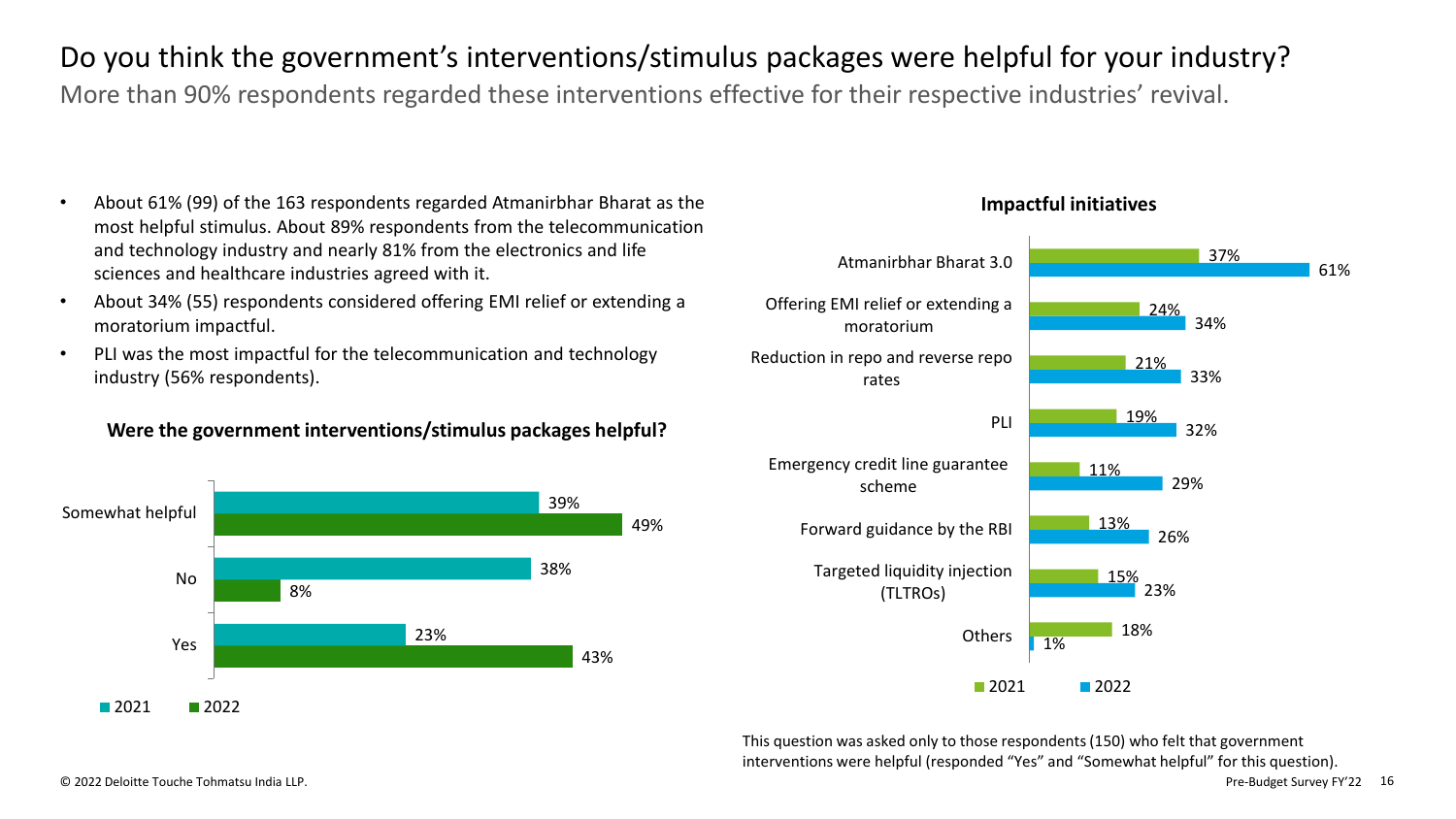## Do you think the government's interventions/stimulus packages were helpful for your industry?

| <b>Measures</b>                                     | <b>Electronics</b><br>(TMT) | <b>Lifesciences</b><br>& healthcare | <b>Textiles</b> | <b>Food</b><br>processing | <b>Automotive</b> | <b>Chemicals</b> | <b>Capital</b><br>goods | <b>BFSI</b> | <b>Telecom &amp;</b><br>technology | <b>Energy</b> |
|-----------------------------------------------------|-----------------------------|-------------------------------------|-----------------|---------------------------|-------------------|------------------|-------------------------|-------------|------------------------------------|---------------|
| Yes %                                               | 19%                         | 56%                                 | 47%             | 24%                       | 65%               | 20%              | 33%                     | 44%         | 61%                                | 56%           |
| PLI                                                 | 25%                         | 38%                                 | 40%             | 35%                       | 24%               | 27%              | 27%                     | 13%         | 56%                                | 33%           |
| Atmanirbhar Bharat<br>3.0                           | 81%                         | 81%                                 | 47%             | 41%                       | 71%               | 27%              | 60%                     | 50%         | 89%                                | 56%           |
| <b>TLTROS</b>                                       | 25%                         | 19%                                 | 7%              | 24%                       | 24%               | 7%               | 13%                     | 38%         | 22%                                | 50%           |
| Reduction in repo and<br>reverse repo rates         | 44%                         | 25%                                 | 27%             | 29%                       | 47%               | 20%              | 33%                     | 38%         | 33%                                | 28%           |
| Offering EMI relief or<br>extending a<br>moratorium | 25%                         | 19%                                 | 53%             | 41%                       | 41%               | 7%               | 40%                     | 63%         | 17%                                | 33%           |
| Forward guidance by<br>the RBI                      | 31%                         | 25%                                 | 27%             | 29%                       | 35%               | 27%              | 27%                     | 25%         | 28%                                | 11%           |
| <b>Emergency credit line</b><br>guarantee scheme    | 38%                         | 31%                                 | 20%             | 53%                       | 29%               | 20%              | 27%                     | 44%         | 17%                                | 17%           |
| Others                                              | 0%                          | 0%                                  | 0%              | 0%                        | 0%                | 7%               | 0%                      | 0%          | 0%                                 | 0%            |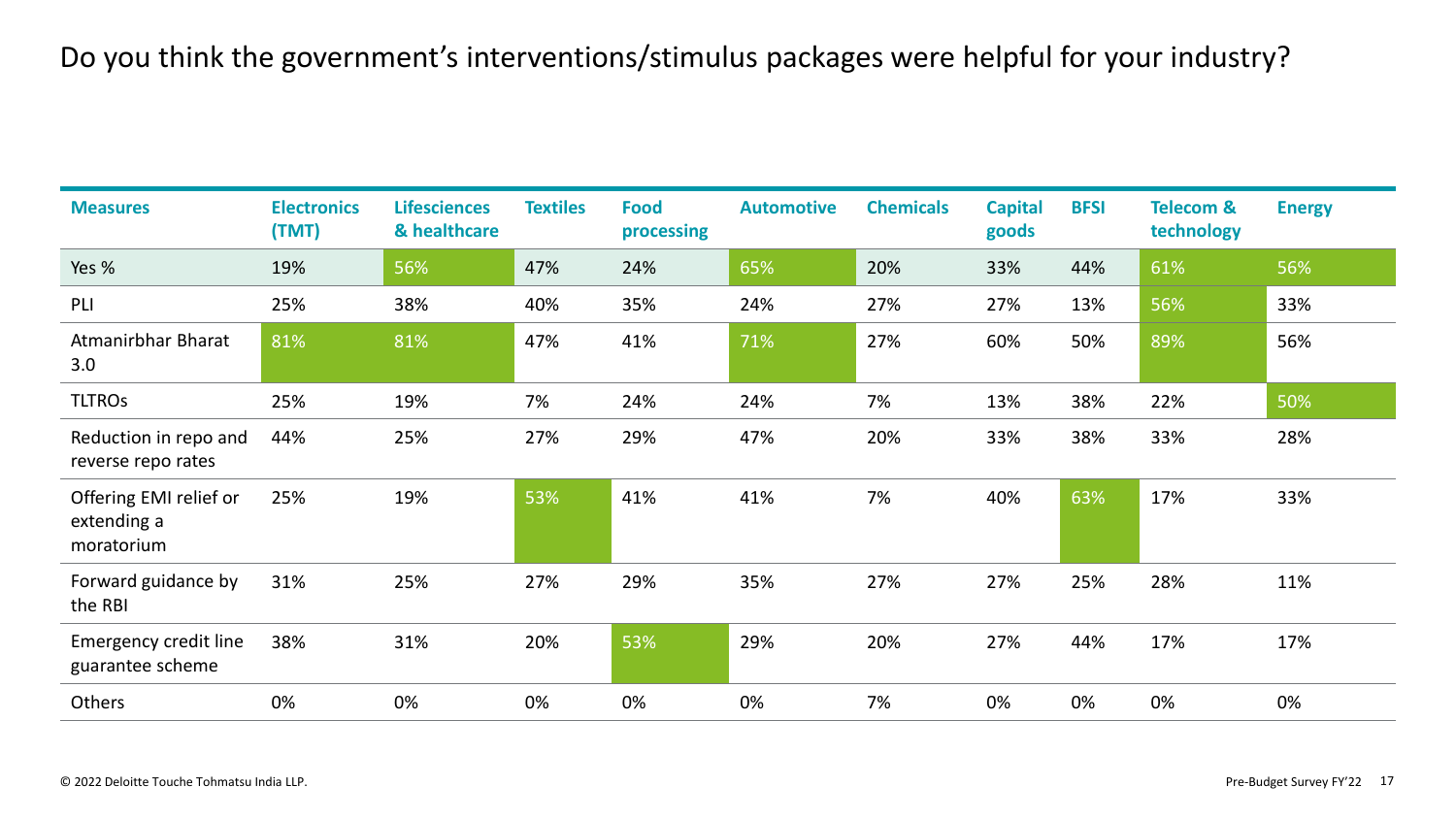## Do you think healthcare facilities have become more accessible?

About 54% respondents agree that healthcare facilities have become more accessible, although infrastructure and cheaper healthcare options can be further improved.

- Healthcare is one of the most important pillars for nation building. About 41% (67) **Steps to further improve the healthcare industry** respondents feel that healthcare facilities are somewhat accessible in the country.
- The government should focus on creating cheaper healthcare options by building the right infrastructure, as suggested by 65% (100) of 155 respondents who believe that healthcare facilities have become more accessible.
- Increase in private investments is an important measure to improve the healthcare industry, as suggested by 59% industry leaders.
- Simplified laws are also expected to give the sector a push for better development.



# 55% Increasing budgets for infrastructure development Encouraging private investment Focusing on creating infrastructure to increase healthcare staff Creating cheaper healthcare options

Simplifying laws

This question was asked only to those respondents (155) who felt that healthcare facilities have become more accessible (responded "Yes" and "Somewhat" for this question).

59%

60%

65%

32%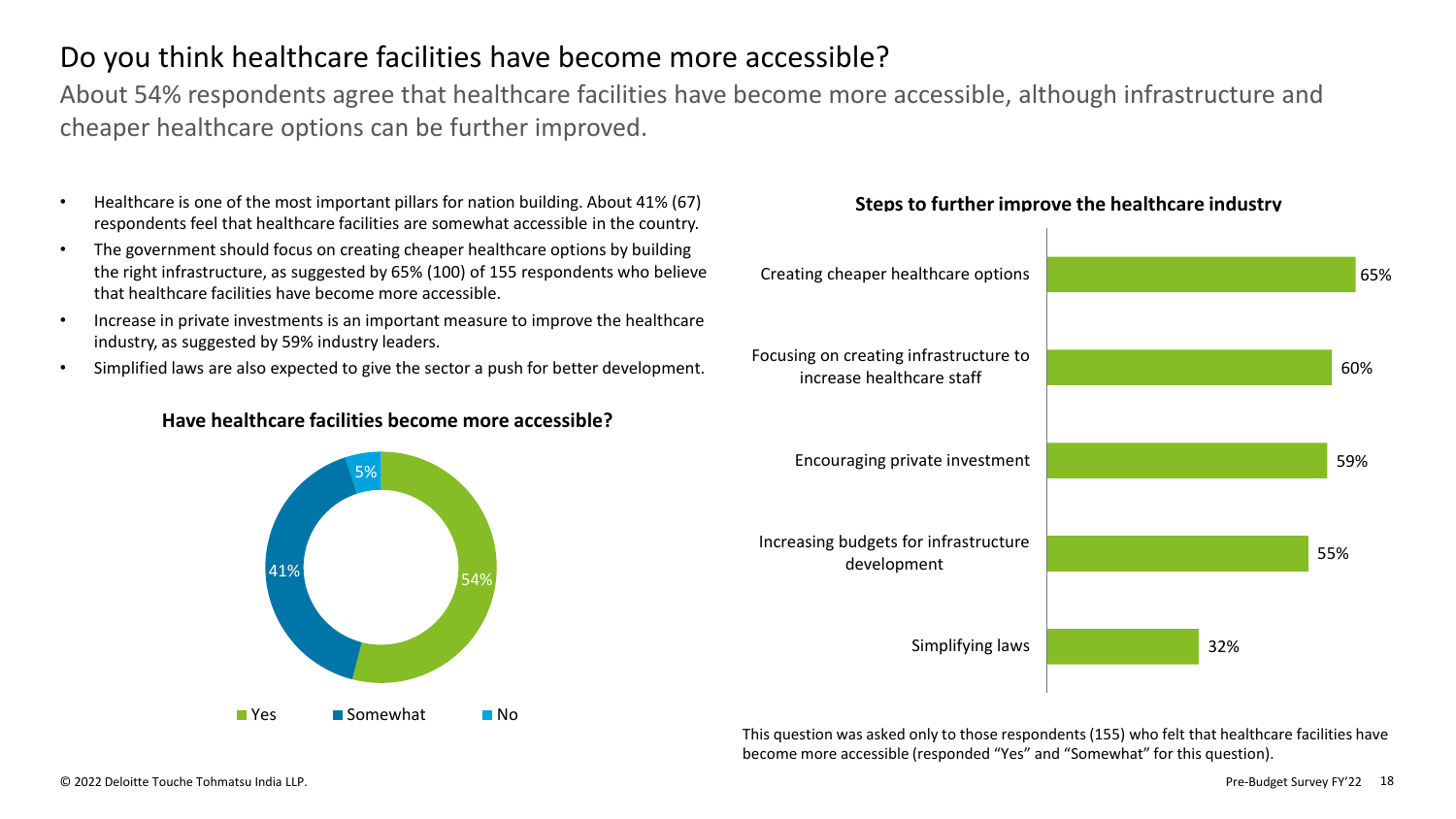## Do you think that the government's recent technology and digitisation drive has been helpful?

More than half of the respondents agree that the recent technological push has been beneficial; it may be enhanced with additional online platforms.

- The global pandemic has accelerated development of many large-scale digital **Steps to improve on technology and digitisation** innovations at an unprecedented speed. The government is striving to improve internet connectivity and strengthen online infrastructure to make India digitally empowered in the realm of technology.
- More than half of the respondents identified the recent technology and digitalisation push as beneficial.
- According to nearly half of the respondents, more online platforms can assist in boosting digitisation.
- Industry leaders from the telecommunication (61%) and food processing(59%) sectors highlighted cloud deployment for enhanced security as suggestive measures.

#### **Has the government's recent technology and digitisation drive been helpful?**



Introducing and implementing more online platforms to reduce delays and red-tape

Ensuring cloud deployments and implementations for enhanced digital privacy and security



(GeM) portal more robust

Promoting digital taxation

Promoting digital licensing

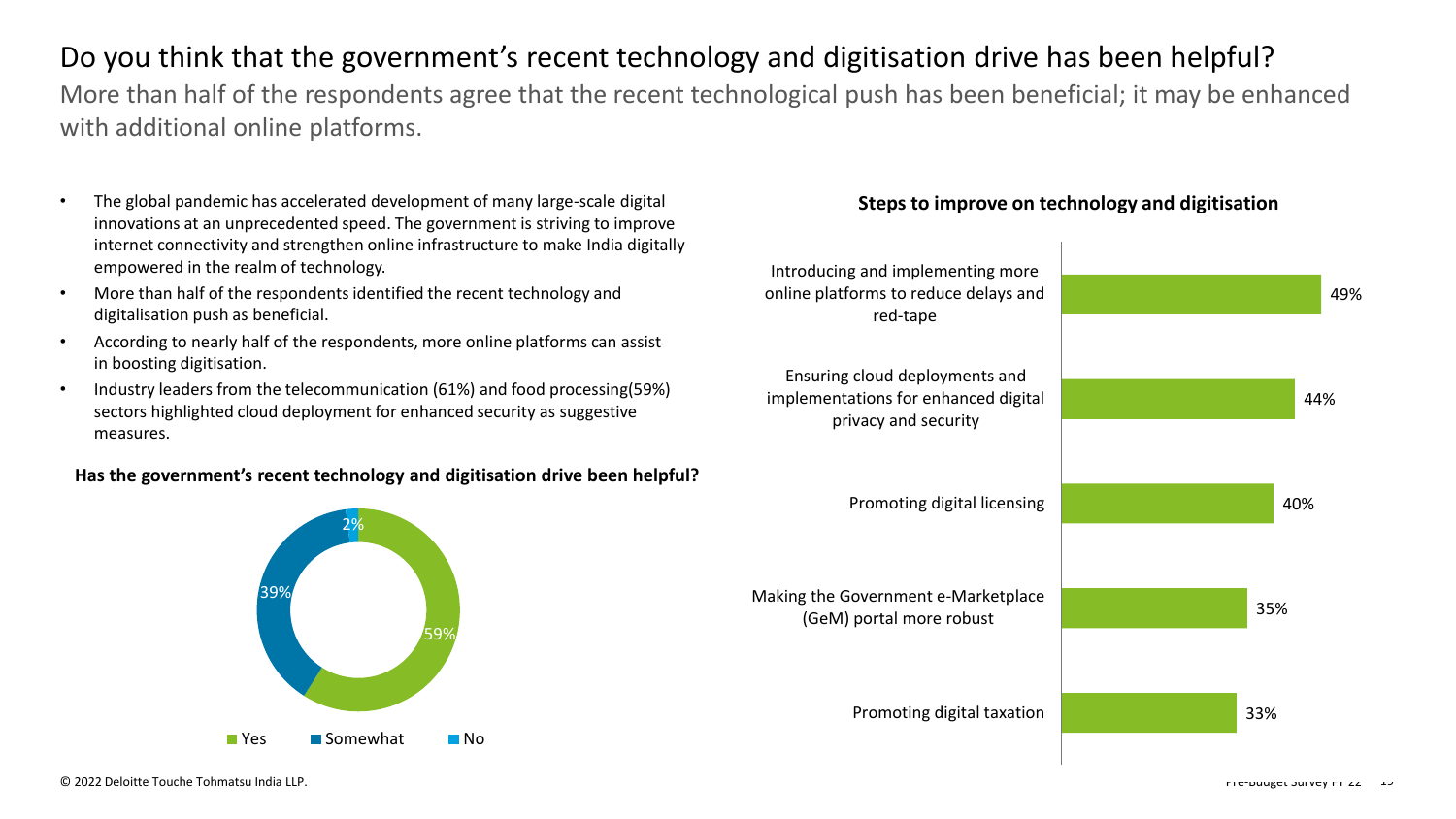## How, according to you, can the government further improve on technology and digitisation?

| <b>Measures</b>                                                                                            | <b>Electronics</b><br>(TMT) | <b>Lifesciences</b><br>& healthcare | <b>Textiles</b> | <b>Food</b><br>processing | <b>Automotive</b> | <b>Chemicals</b> | <b>Capital</b><br>goods | <b>BFSI</b> | <b>Telecom &amp;</b><br>technology | <b>Energy</b> |
|------------------------------------------------------------------------------------------------------------|-----------------------------|-------------------------------------|-----------------|---------------------------|-------------------|------------------|-------------------------|-------------|------------------------------------|---------------|
| People who agree that<br>the government's<br>recent technology and<br>digitisation efforts were<br>helpful | 31%                         | 75%                                 | 53%             | 53%                       | 65%               | 60%              | 53%                     | 38%         | 83%                                | 72%           |
| Ensuring cloud<br>deployments and<br>implementations for<br>enhanced digital privacy<br>and security       | 31%                         | 44%                                 | 40%             | 59%                       | 47%               | 20%              | 33%                     | 50%         | 61%                                | 44%           |
| Promoting digital<br>licensing                                                                             | 44%                         | 38%                                 | 53%             | 47%                       | 35%               | 27%              | 33%                     | 44%         | 44%                                | 33%           |
| Promoting digital<br>taxation                                                                              | 38%                         | 31%                                 | 27%             | 18%                       | 35%               | 33%              | 40%                     | 25%         | 61%                                | 22%           |
| Making the GeM portal<br>more robust                                                                       | 44%                         | 25%                                 | 33%             | 47%                       | 53%               | 47%              | 27%                     | 44%         | 11%                                | 22%           |
| Introducing and<br>implementing more<br>online platforms to<br>reduce delays and red-<br>tape              | 44%                         | 63%                                 | 40%             | 29%                       | 47%               | 60%              | 53%                     | 44%         | 39%                                | 72%           |
| Other                                                                                                      | 0%                          | 0%                                  | 0%              | 0%                        | 0%                | 0%               | 0%                      | 0%          | 0%                                 | 0%            |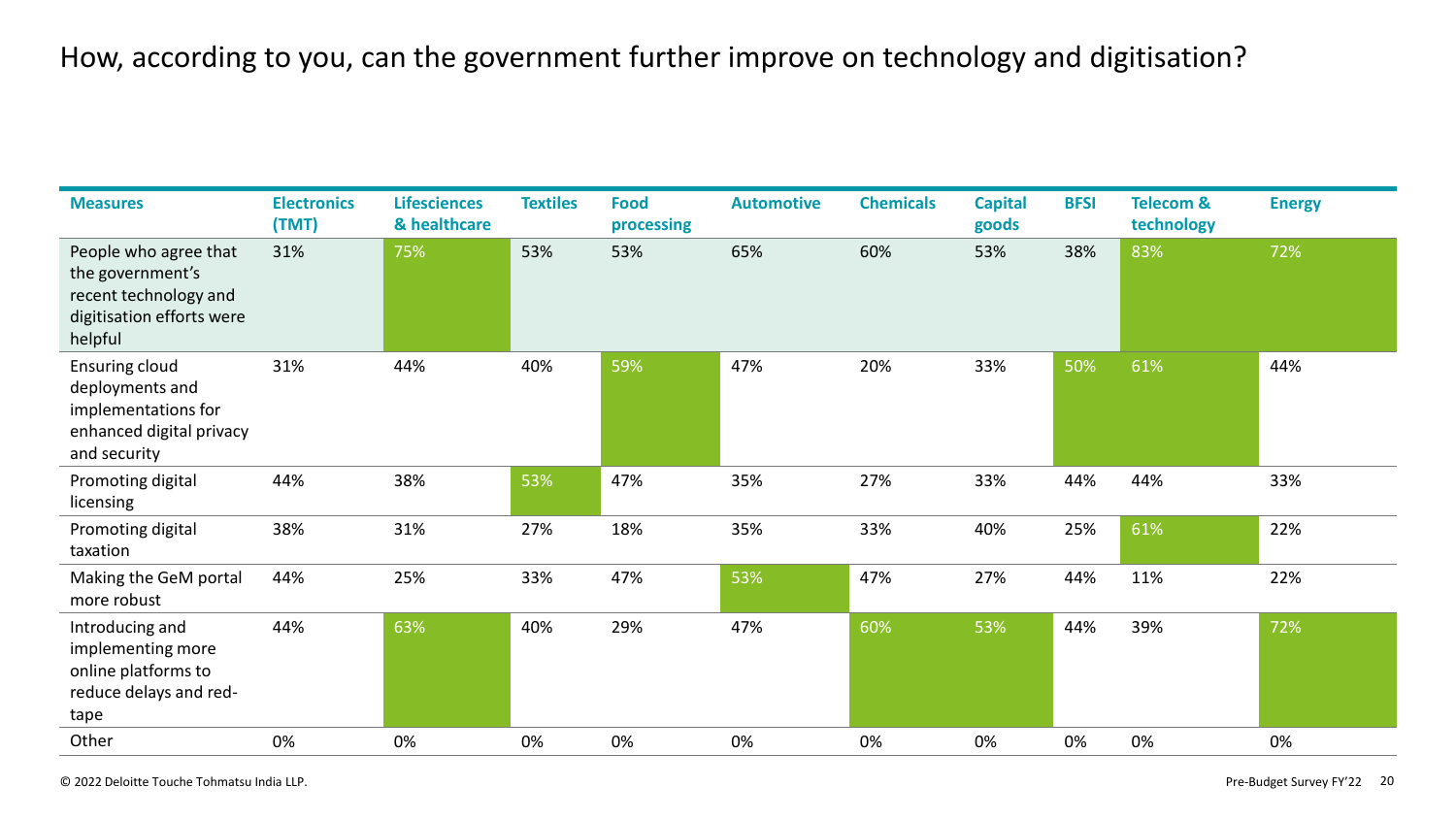## How do you perceive the renewed emphasis on trade treaties?

A majority of the respondents are wary of the government's increased emphasis on trade agreements.



#### **Perception about trade treaties**

- India is accelerating Free-Trade Agreement (FTA) negotiations with several nations and groups, including Australia, the United Kingdom, and the European Union, to meet its ambitious objective of US\$2 trillion in exports by 2030; the number consists of US\$1 trillion in product exports and US\$1 trillion in services.(1)
- The government has begun focusing more on trade treaties to achieve this goal. A considerable number of respondents wanted trade treaties to focus on creating a wide market for Indian products.
- A sizeable number of respondents wanted the Indian economy to be ready for trade agreements.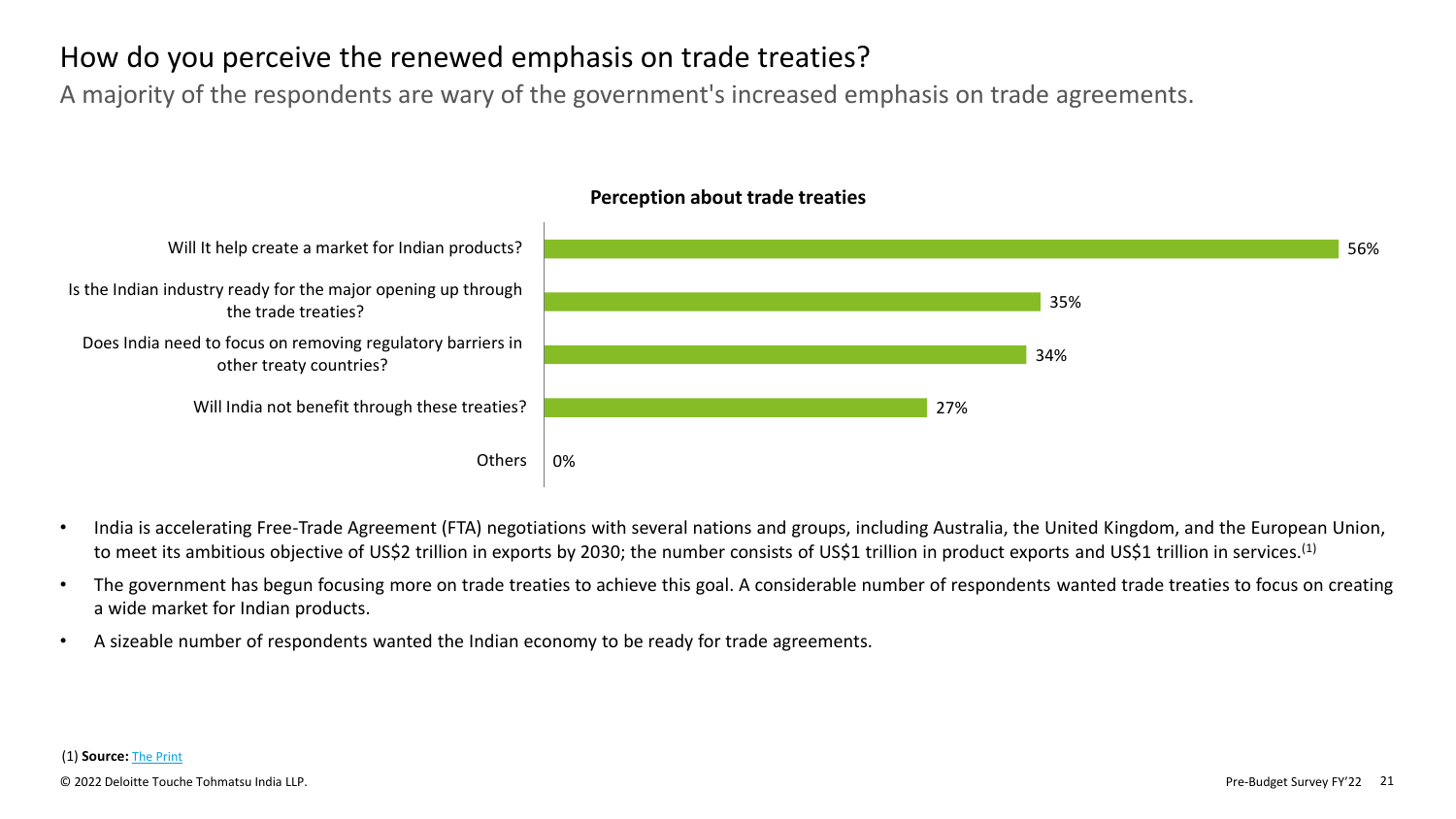# **Survey findings**

- Economic growth outlook and industry sentiments
- Effectiveness of stimulus and other government initiatives during the pandemic
- **Industry expectations from Budget FY'22**
	- ‒ **Economic revival and enhancing the ease of doing business**
	- Self-reliance/Atmanirbhar Bharat
	- Taxation changes and expectations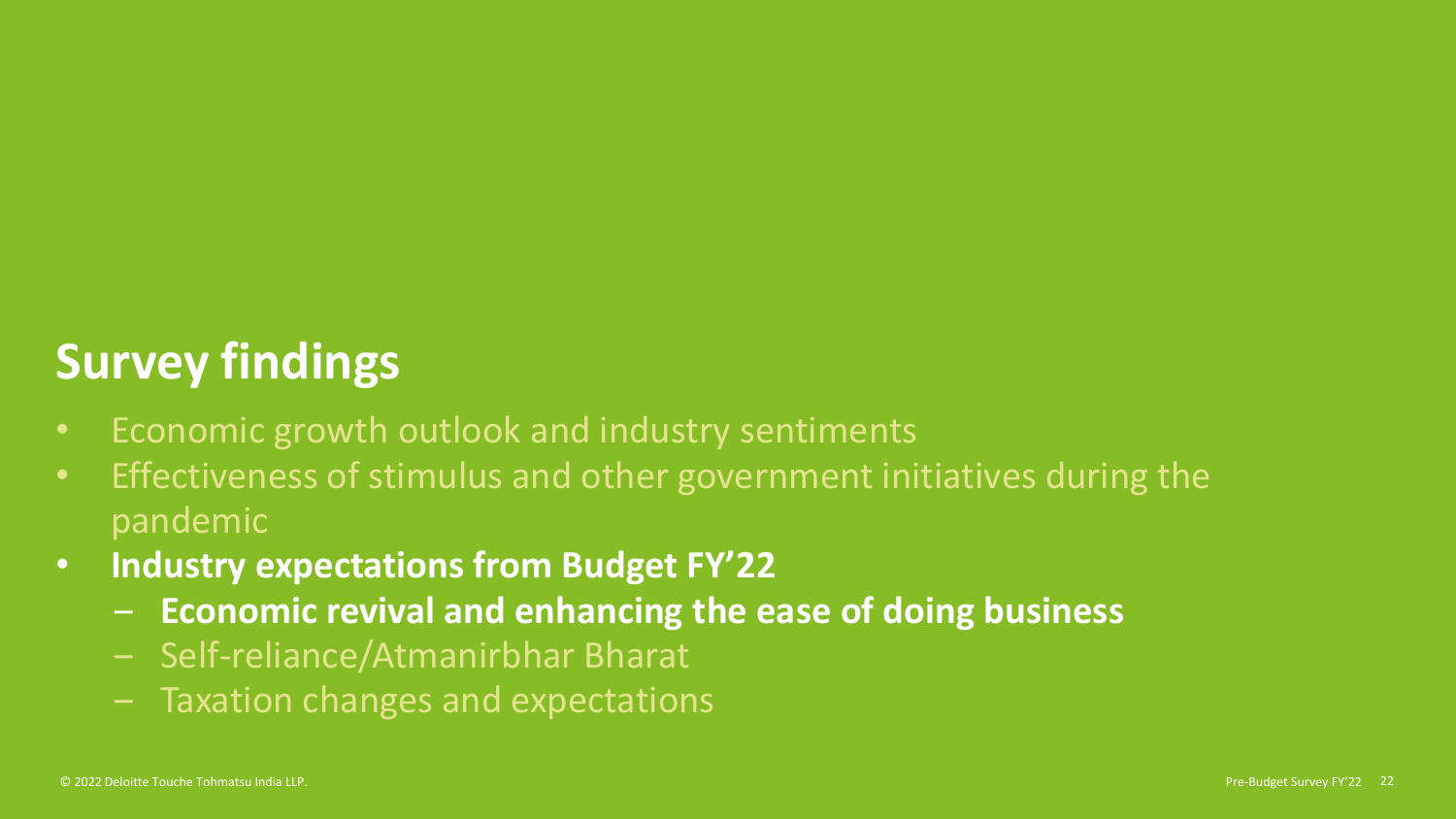## What budgetary steps, according to you, can act as an impetus for your sector's growth?

Tax incentives for infrastructure investment and demand creation have been cited as the priority steps for the industry and economic revival.

- About 55% industry leaders agree that **additional tax incentives** can act as a **Budgetary steps for industry growth** growth driver for long-term investors for infrastructure investment.
	- − Infrastructure investments in areas such as power, roads, railways, ports, airports, healthcare, power, electrification, and education can be given tax incentives.
- Over 45% respondents believe that **increased R&D spending** would be beneficial for sectors such as life sciences, automobile, capital goods, technology and telecommunication.
- Nearly 35% industry leaders suggested a higher **credit support for MSMEs and an accelerated divestment/asset monetisation programme** for an enhanced growth of the sector.
- About 48% respondents expressed that reviving demand by creating **jobs and reducing personal taxes** could boost the growth of their sectors.

- Incentives and subsidies for recycling companies
- Tax benefits for certain professions to reduce brain drain
- Creating energy and heavy industry demand



© 2022 Deloitte Touche Tohmatsu India LLP. Pre-Budget Survey FY'22 23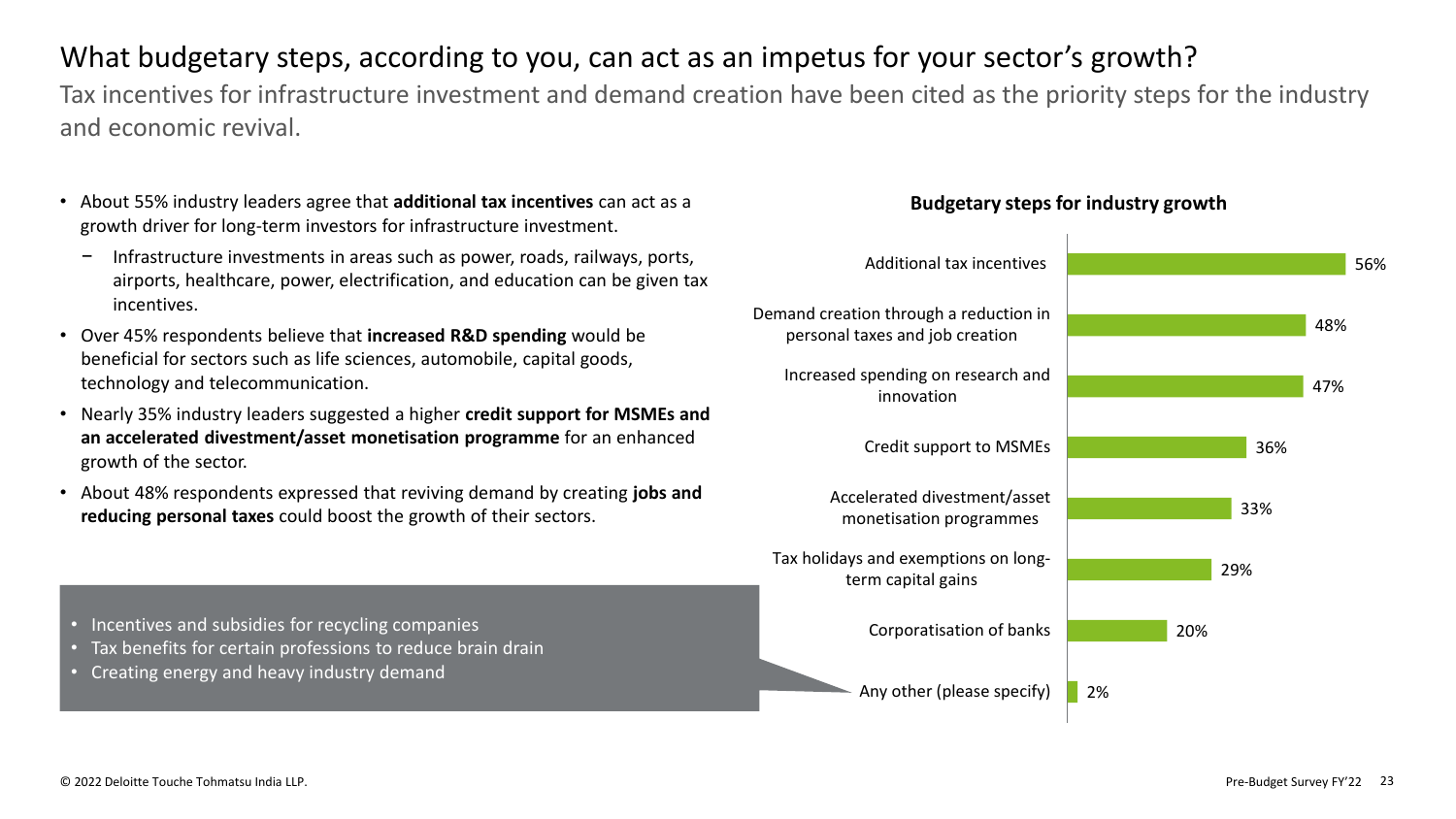## What budgetary steps, according to you, can act as an impetus for your sector's growth?

| <b>Measures</b>                                                                       | <b>Electronics</b><br>(TMT) | <b>Lifesciences</b><br>&<br>healthcare | <b>Textiles</b> | <b>Food</b><br>processing | <b>Automotive</b> | <b>Chemicals</b> | <b>Capital</b><br>goods | <b>BFSI</b> | <b>Telecom &amp;</b><br>technology | <b>Energy</b> |
|---------------------------------------------------------------------------------------|-----------------------------|----------------------------------------|-----------------|---------------------------|-------------------|------------------|-------------------------|-------------|------------------------------------|---------------|
| Additional tax incentives to<br>long-term investors for<br>infrastructure investments | 69%                         | 56%                                    | 47%             | 71%                       | 53%               | 33%              | 53%                     | 81%         | 56%                                | 39%           |
| Demand creation through a<br>reduction in personal taxes<br>and job creation          | 38%                         | 56%                                    | 73%             | 35%                       | 41%               | 53%              | 40%                     | 50%         | 44%                                | 56%           |
| Increased spending on<br>research and innovation                                      | 44%                         | 69%                                    | 33%             | 47%                       | 29%               | 60%              | 53%                     | 50%         | 39%                                | 44%           |
| Budgetary or credit support to<br><b>MSMEs</b>                                        | 31%                         | 19%                                    | 53%             | 29%                       | 65%               | 53%              | 20%                     | 25%         | 33%                                | 33%           |
| Accelerated divestment/asset<br>monetisation programmes                               | 38%                         | 50%                                    | 20%             | 41%                       | 29%               | 20%              | 13%                     | 31%         | 39%                                | 39%           |
| Tax holidays and exemptions<br>on long-term capital gains                             | 50%                         | 25%                                    | 13%             | 29%                       | 24%               | 20%              | 40%                     | 44%         | 28%                                | 17%           |
| Corporatisation of banks                                                              | 25%                         | 0%                                     | 7%              | 18%                       | 41%               | 13%              | 33%                     | 6%          | 28%                                | 22%           |
| Others                                                                                | 0%                          | 6%                                     | 7%              | 0%                        | 0%                | 0%               | 0%                      | 0%          | 0%                                 | 6%            |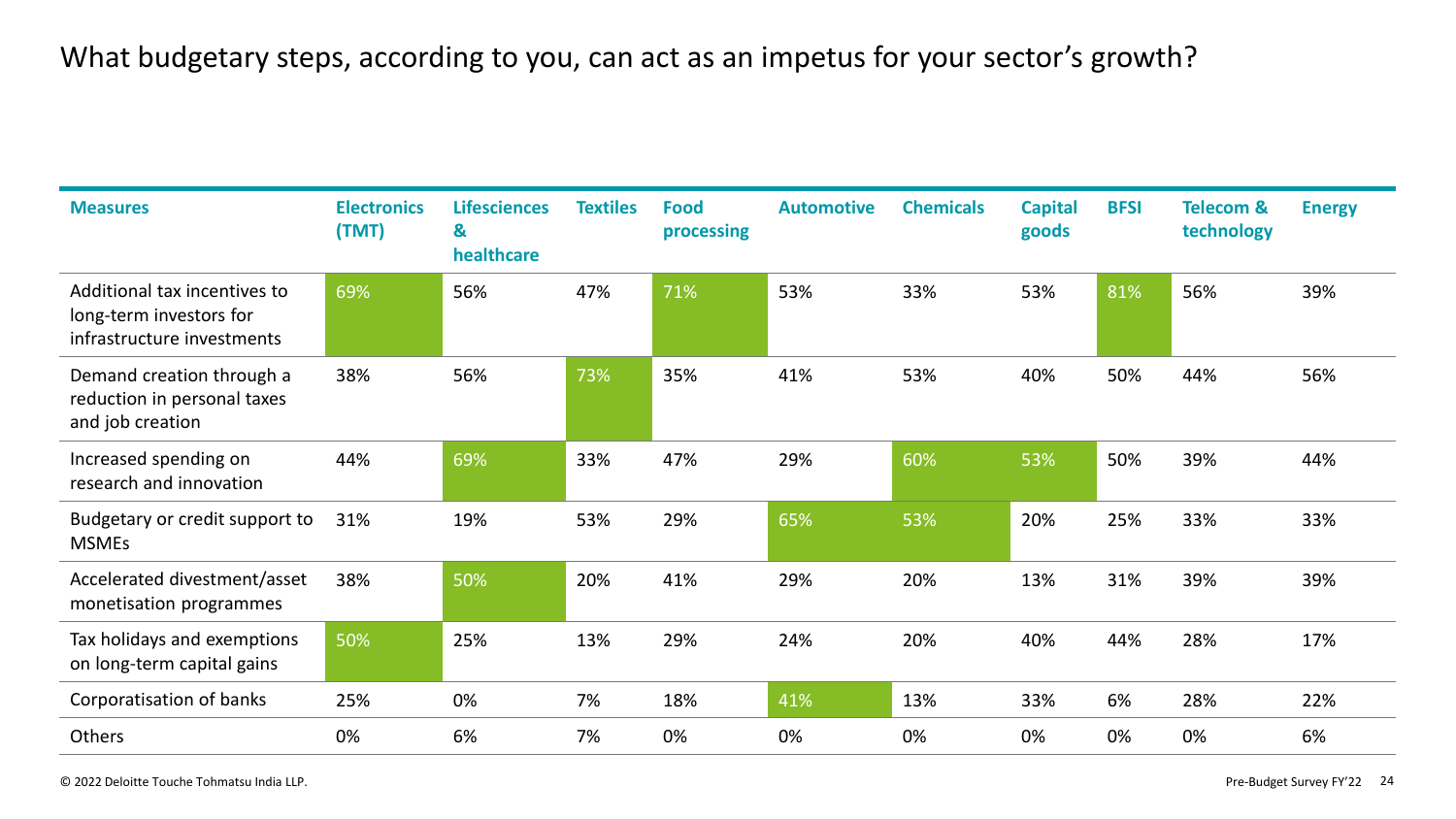## What steps should be taken for injecting capital in the economy for financing various projects?

Innovative structures to bring in private capital is cited as the top-most measure that can aid financing of projects.

- More than 50% respondents stated that building innovative structures to get **Injecting capital in the economy** private capital into the infrastructure sector will boost the project financing. This proportion has decreased by 12% from the previous year.
- About 52% respondents feel that the improved use of the National Pension System (NPS) and other long-term funds can help inject money into the economy for project financing.
- Indian government bonds are the third most preferred device to raise finance.

• Introducing banking relaxations and incentives for MSMEs and corporates

• Motivating start-ups and introducing microfinancing schemes



• Redefining import policies

• Initiating divestment in PSUs

• Allowing BFSI to inject money in the market

Easing policies to attract foreign investments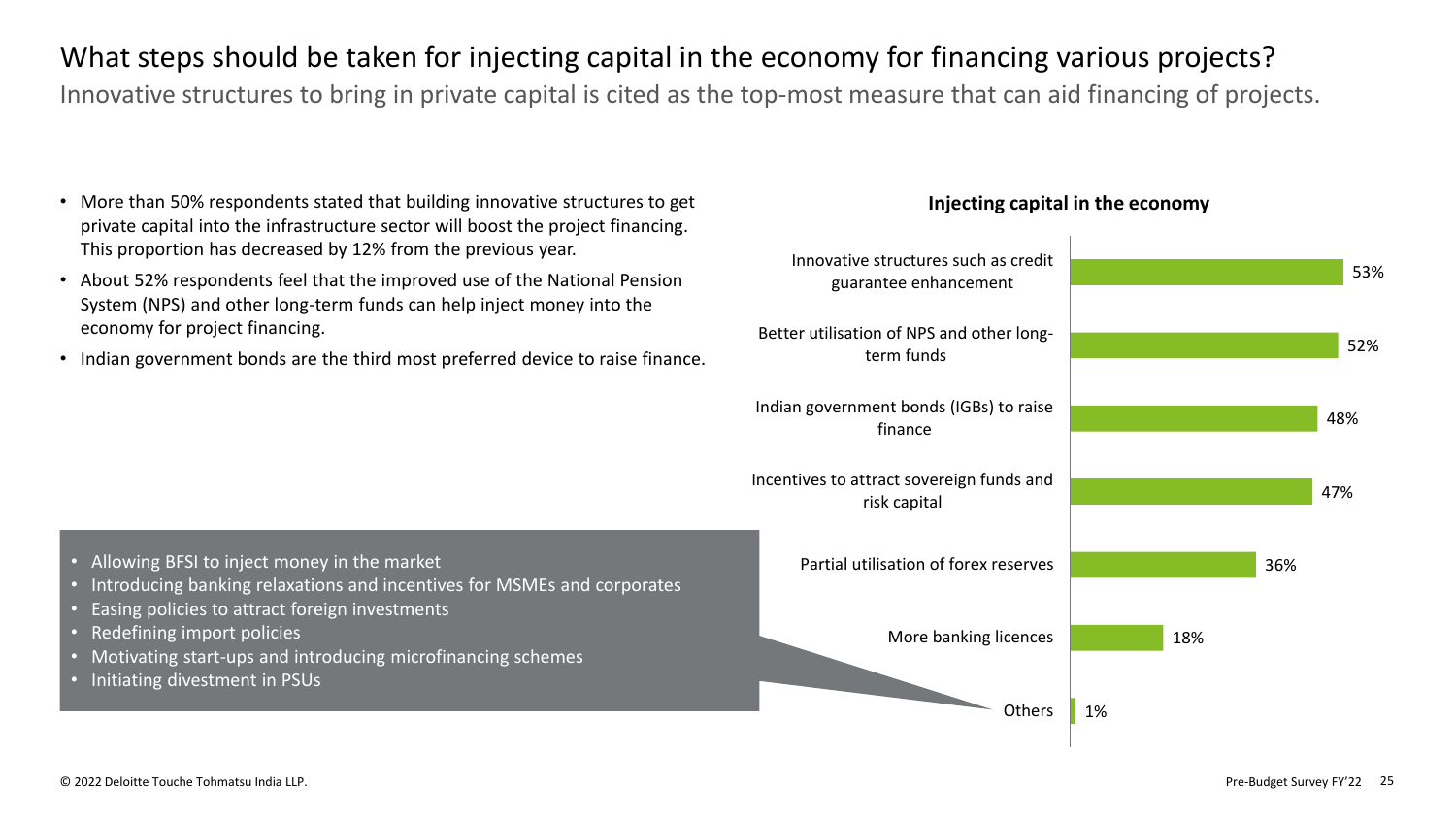## What measures do you think can enhance the ease of doing business in your sector?

The improvement in digitisation efforts and the creation of an online window system are seen as the most important steps to enhance the ease of doing business.

- The ease of doing business in India has been improving. Respondents suggested that **Measures that can enhance the ease of doing business** increased digitisation, simpler tax regimes, and better compliance of processes will help India grow further in this aspect. $(1)$
- About 59% respondents underlined the rising relevance of technology and digitisation, as well as the construction of an online single-window system. This proportion has increased by 9% over the previous year.
- Nearly 46% respondents believe that simplified tax regimes and compliance processes may be a substantial step towards simplifying business conduct. This proportion has reduced from 65% in the previous year.
- Leaders in the textile (67%), chemicals (60%), energy (50%), and banking (50%) industries have emphasised the need of a simple compliance procedure and the elimination of unnecessary laws.
- About 50% technology leaders and more than 44% healthcare industry leaders believe that improving land and labour laws would be another important step.



• More transparency in business activities - 20%

• Easy regulatory guidelines - 12%

(1) **Source:** [Livemint](https://www.livemint.com/news/india/india-jumps-14-notches-in-world-bank-s-ease-of-doing-business-rankings-11571882591868.html)

© 2022 Deloitte Touche Tohmatsu India LLP. Pre-Budget Survey FY'22 26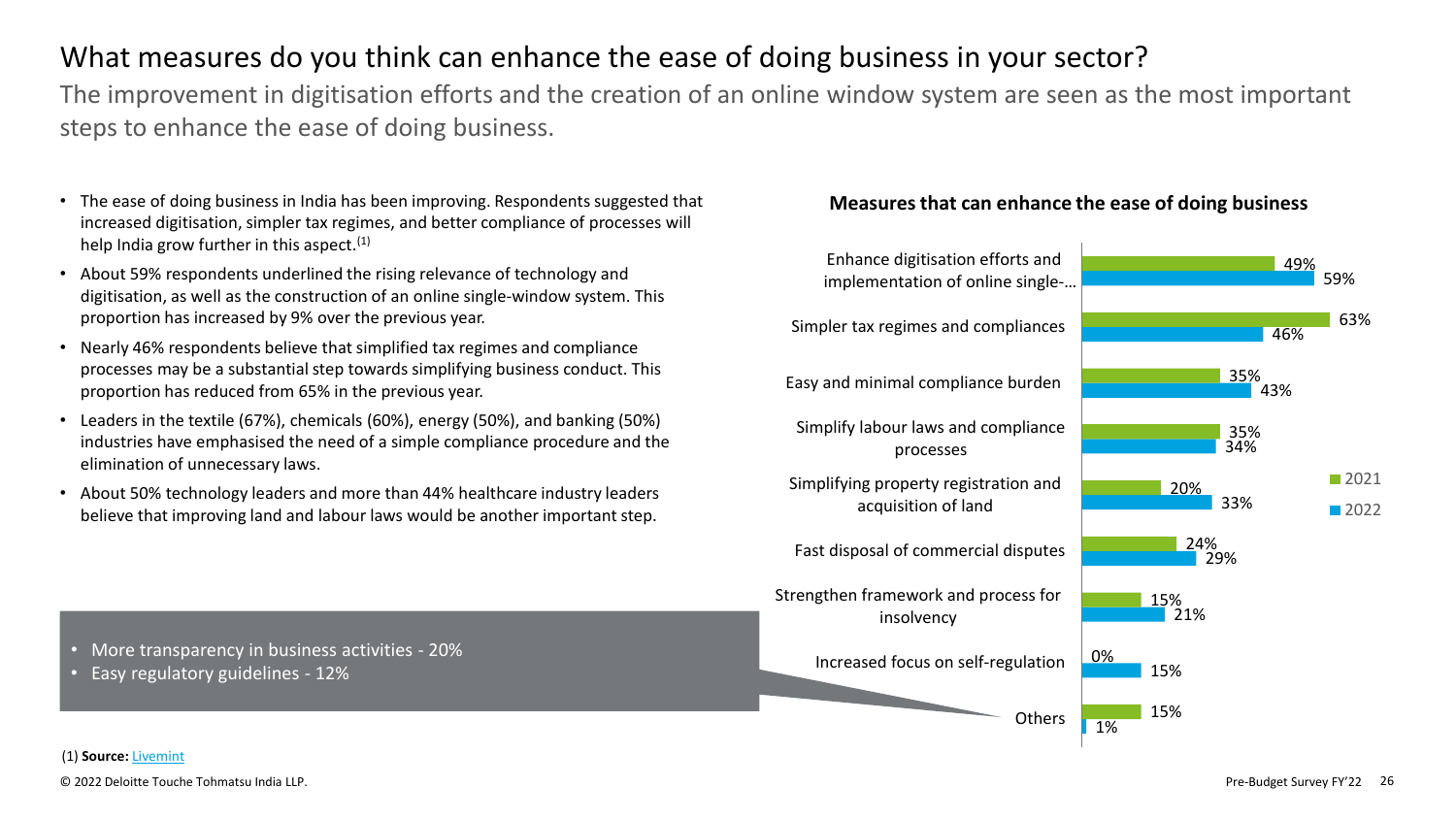## What measures do you think can enhance the ease of doing business in your sector?

| <b>Measures</b>                                                 | <b>Electronics</b><br>(TMT) | <b>Lifesciences &amp;</b><br>healthcare | <b>Textiles</b> | <b>Food</b><br>processing | <b>Automotive</b> | <b>Chemicals</b> | <b>Capital</b><br>goods | <b>BFSI</b> | <b>Telecom &amp;</b><br>technology | <b>Energy</b> |
|-----------------------------------------------------------------|-----------------------------|-----------------------------------------|-----------------|---------------------------|-------------------|------------------|-------------------------|-------------|------------------------------------|---------------|
| Simpler tax regimes and<br>compliances                          | 44%                         | 63%                                     | 47%             | 29%                       | 35%               | 60%              | 53%                     | 38%         | 56%                                | 39%           |
| Enhance digitisation<br>efforts                                 | 81%                         | 50%                                     | 67%             | 76%                       | 59%               | 33%              | 40%                     | 75%         | 67%                                | 39%           |
| Simplifying property<br>registration and<br>acquisition of land | 31%                         | 44%                                     | 20%             | 29%                       | 35%               | 27%              | 13%                     | 31%         | 50%                                | 39%           |
| Easy and minimal<br>compliance                                  | 19%                         | 38%                                     | 67%             | 35%                       | 35%               | 60%              | 47%                     | 50%         | 33%                                | 50%           |
| Strengthen the<br>framework and process<br>for insolvency       | 25%                         | 13%                                     | 0%              | 41%                       | 24%               | 7%               | 33%                     | 25%         | 28%                                | 17%           |
| Fast disposal of<br>commercial disputes                         | 25%                         | 38%                                     | 13%             | 12%                       | 53%               | 33%              | 27%                     | 13%         | 22%                                | 50%           |
| Simplify labour laws and<br>compliance processes                | 56%                         | 25%                                     | 40%             | 24%                       | 41%               | 27%              | 27%                     | 44%         | 17%                                | 44%           |
| Increased focus on self-<br>regulation                          | 6%                          | 13%                                     | 27%             | 35%                       | 18%               | 7%               | 13%                     | 19%         | 11%                                | 6%            |
| Others                                                          | 0%                          | 0%                                      | 0%              | 0%                        | 0%                | 0%               | 0%                      | 0%          | 0%                                 | 0%            |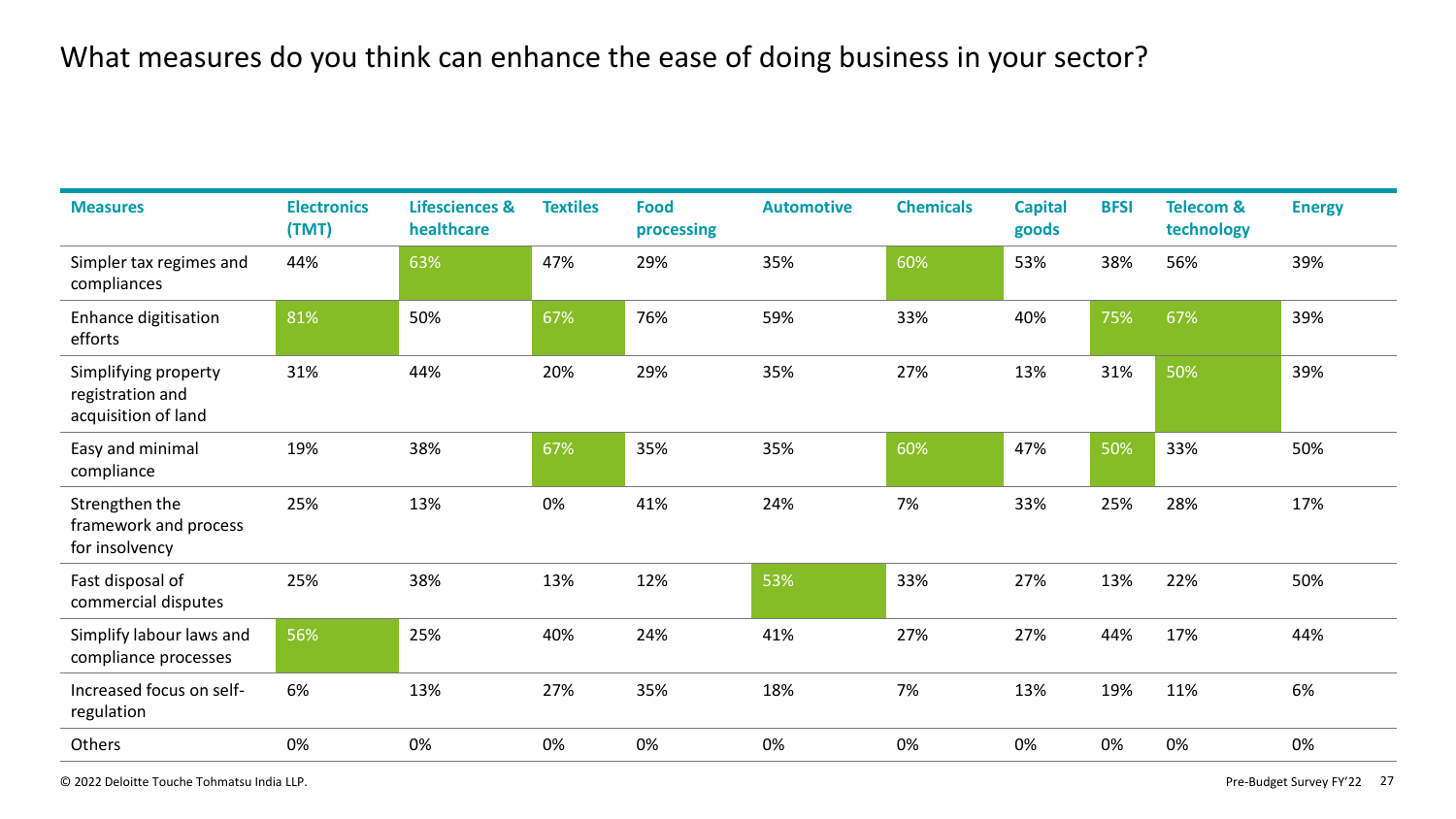# **Survey findings**

- Economic growth outlook and industry sentiments
- Effectiveness of the stimulus and other government initiatives during the pandemic
- **Industry expectations from Budget FY'22**
	- Economic revival and enhancing the ease of doing business
	- ‒ **Self-reliance/Atmanirbhar Bharat**
	- Taxation changes and expectations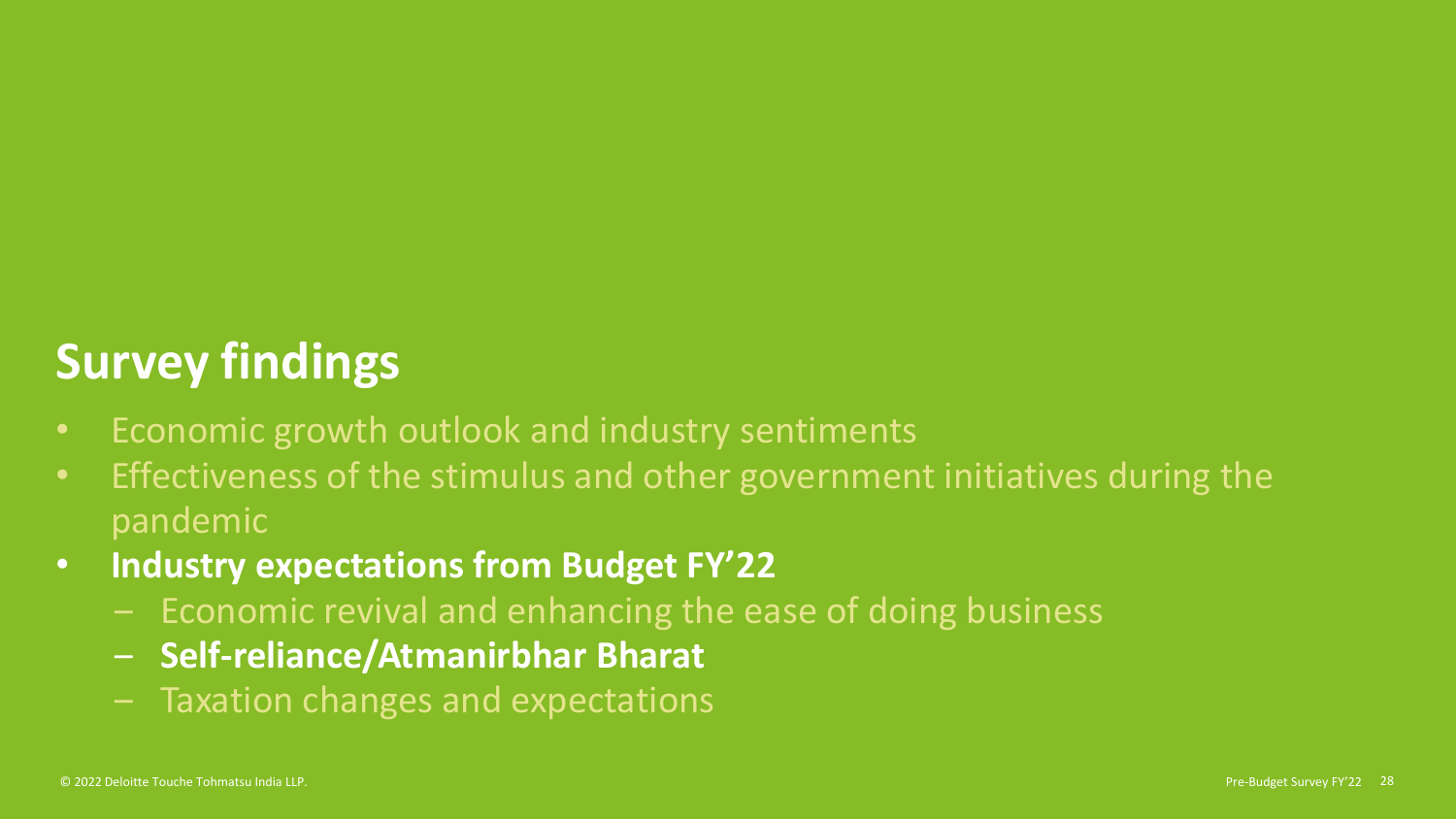## Do you feel Atmanirbhar Bharat can help your sector at an operational level?

More than 90% respondents (compared with 58% past year) believe that Atmanirbhar Bharat is helpful; 100% electronics and nearly 100% automobile respondents strongly support this initiative.

- Adding new industrial clusters with shared facilities is considered the most **Expectations from Atmanirbhar Bharat** lucrative measure for strengthening the Atmanirbhar Bharat programme.
- About 38% respondents consider extending R&D incentives, and raising the limit and clearance to promote FDI as a significant step to further enhance the scheme.
- Enhancing export competitiveness, ensuring competitive import tariffs, and reducing administrative inefficiencies are other important areas that industry leaders would like to see addressed.







This question was asked only to those respondents (148) who felt that Atmanirbhar Bharat is effective (responded "Yes" for this question).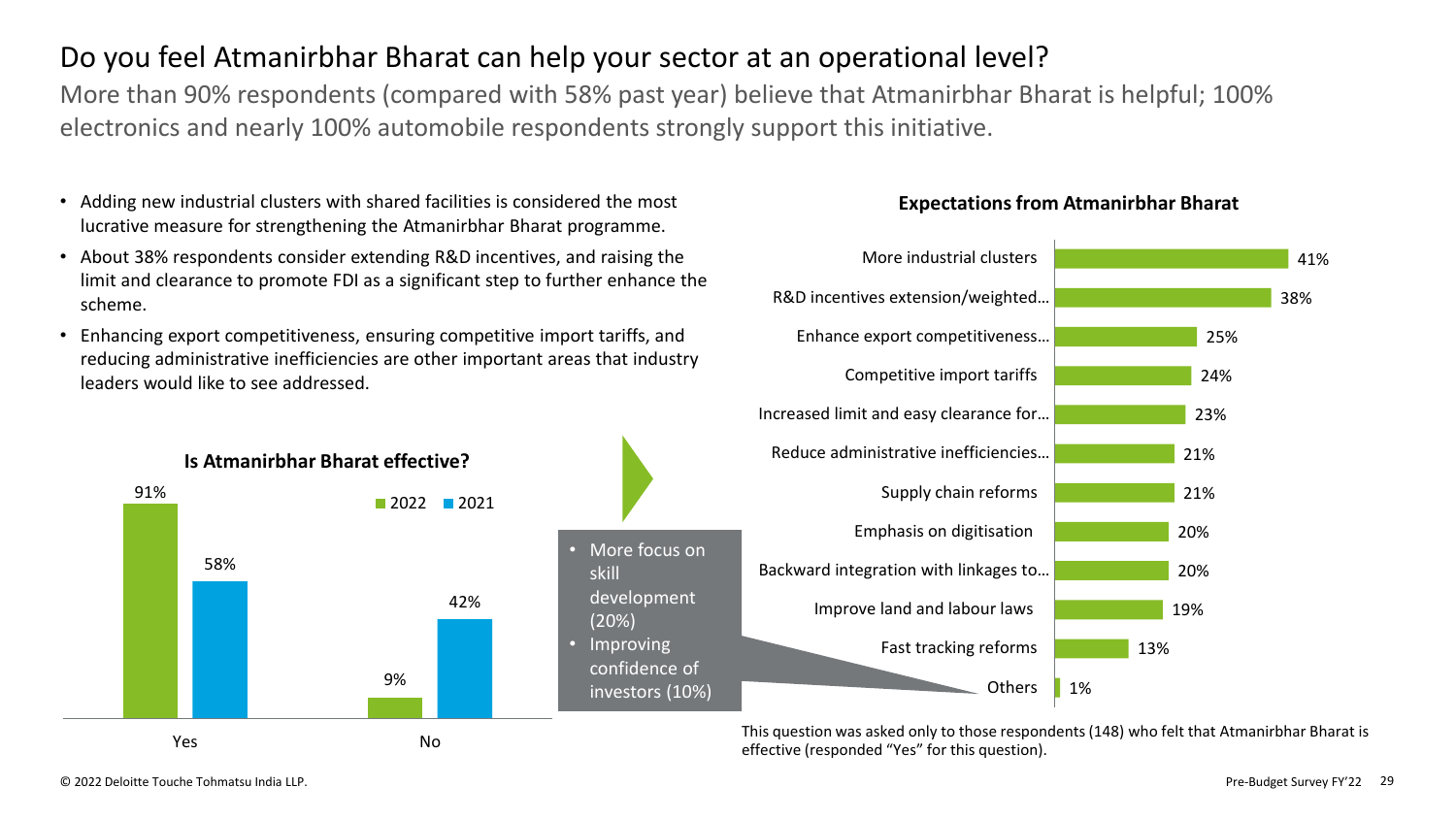## Do you feel Atmanirbhar Bharat can help your sector at an operational level?

| <b>Measures</b>                                                                | <b>Electronics</b><br>(TMT) | <b>Lifesciences &amp;</b><br>healthcare | <b>Textiles</b> | <b>Food</b><br>processing | <b>Automotive</b> | <b>Chemicals</b> | <b>Capital</b><br>goods | <b>BFSI</b> | <b>Telecom &amp;</b><br>technology | <b>Energy</b> |
|--------------------------------------------------------------------------------|-----------------------------|-----------------------------------------|-----------------|---------------------------|-------------------|------------------|-------------------------|-------------|------------------------------------|---------------|
| Respondents who feel that<br>Atmanirbhar Bharat was useful                     | 100%                        | 94%                                     | 93%             | 94%                       | 100%              | 87%              | 67%                     | 81%         | 94%                                | 94%           |
| R&D incentives extension/weighted<br>deduction                                 | 44%                         | 31%                                     | 33%             | 47%                       | 29%               | 60%              | 13%                     | 50%         | 44%                                | 28%           |
| More industrial clusters                                                       | 56%                         | 50%                                     | 40%             | 53%                       | 53%               | 20%              | 20%                     | 38%         | 39%                                | 39%           |
| Competitive import tariffs                                                     | 19%                         | 25%                                     | 33%             | 24%                       | 35%               | 20%              | 13%                     | 19%         | 33%                                | 17%           |
| Increased limit and easy clearance<br>for promoting FDI inflows                | 38%                         | 25%                                     | 20%             | 18%                       | 24%               | 27%              | 27%                     | 13%         | 28%                                | 11%           |
| Enhance export competitiveness<br>through lower utility and logistics<br>costs | 13%                         | 25%                                     | 33%             | 18%                       | 35%               | 27%              | 7%                      | 38%         | 22%                                | 33%           |
| Supply chain reforms                                                           | 38%                         | 6%                                      | 13%             | 0%                        | 24%               | 20%              | 33%                     | 25%         | 33%                                | 17%           |
| Backward integration with links to<br><b>MSMEs</b>                             | 6%                          | 25%                                     | 33%             | 24%                       | 12%               | 13%              | 20%                     | 6%          | 17%                                | 39%           |
| Reduce administrative inefficiencies<br>and compliance burdens                 | 38%                         | 25%                                     | 13%             | 24%                       | 29%               | 27%              | 20%                     | 13%         | 22%                                | 6%            |
| Emphasis on digitisation                                                       | 19%                         | 31%                                     | 7%              | 18%                       | 29%               | 0%               | 13%                     | 19%         | 17%                                | 38%           |
| Improve land and labour laws                                                   | 25%                         | 13%                                     | 27%             | 35%                       | 12%               | 20%              | 13%                     | 6%          | 17%                                | 22%           |
| Fast-tracking reforms                                                          | 6%                          | 19%                                     | 7%              | 6%                        | 18%               | 13%              | 20%                     | 6%          | 11%                                | 28%           |
| Others                                                                         | 0%                          | 0%                                      | 7%              | 0%                        | 0%                | 0%               | 0%                      | 0%          | 0%                                 | 0%            |

© 2022 Deloitte Touche Tohmatsu India LLP. Pre-Budget Survey FY'22 30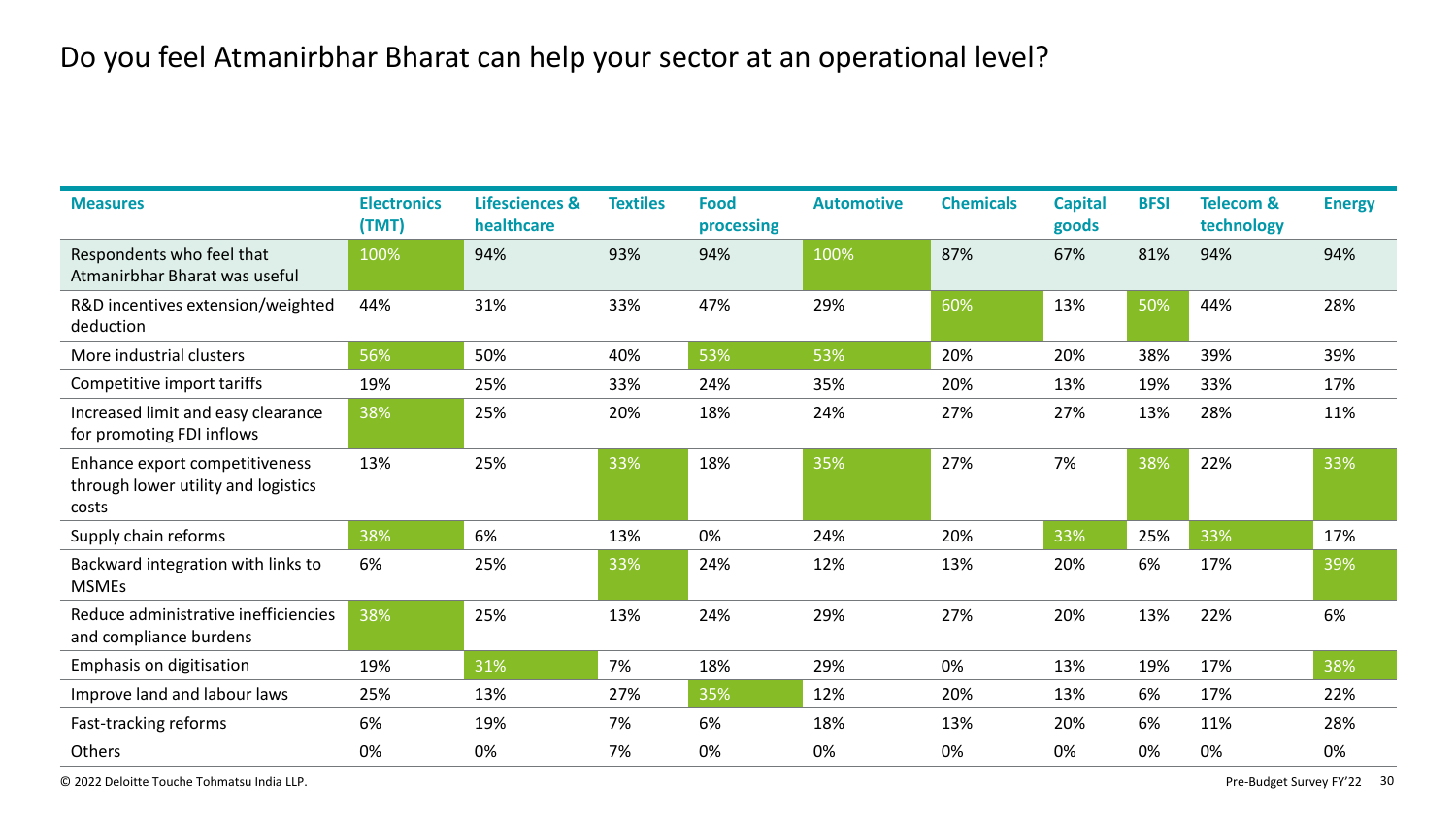## How do you think the PLI scheme can benefit the growth of your sector as well as the economy?

The PLI scheme will attract investors, resulting in increased manufacturing and exports; this will boost the economy and growth of different sectors.

- More than 60% of industry leaders feel that the PLI scheme will encourage **Benefits of PLI scheme** Indian enterprises to expand their manufacturing bases and increase exports, boosting the production in the sector.
- About 59% respondents believe that incentives are directly proportional to production capacity/incremental turnover. Therefore, investors would be compelled to create large-scale manufacturing facilities.
	- ‒ It is also expected to bring improvements in industrial infrastructure, benefitting the overall supply chain ecosystem.
- Large-scale production necessitates a big labour force. The PLI scheme is anticipated to generate employment, allowing for upskilling in industries such as automotive, food processing, textiles, telecom and technology, and life sciences and healthcare.

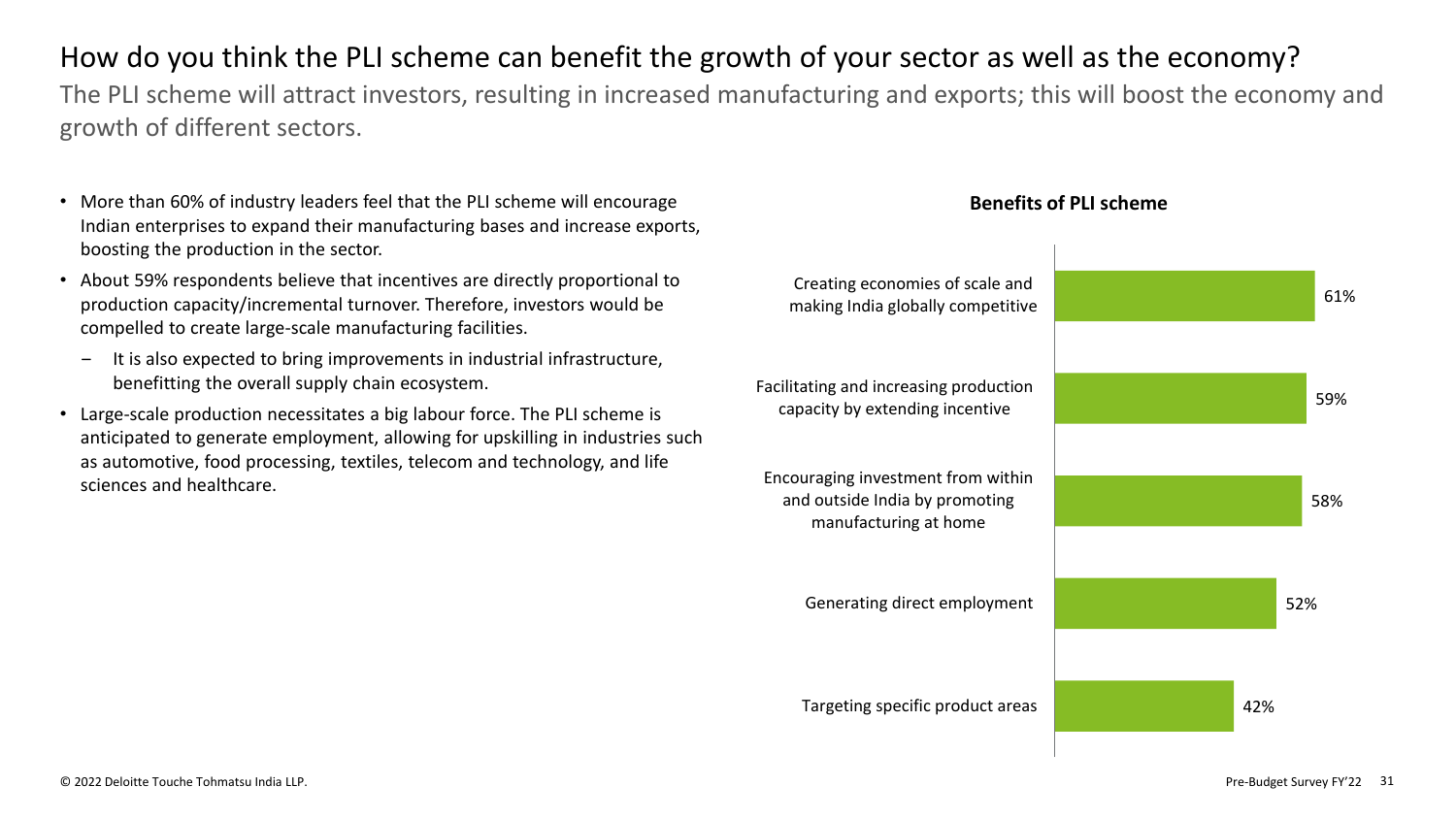## How do you think the PLI scheme can benefit the growth of your sector as well as the economy?

| <b>Measures</b>                                                                                  | <b>Electronics</b><br>(TMT) | Lifesciences &<br>healthcare | <b>Textiles</b> | <b>Food</b><br>processing | <b>Automotive</b> | <b>Chemicals</b> | <b>Capital</b><br>goods | <b>BFSI</b> | <b>Telecom &amp;</b><br>technology | <b>Energy</b> |
|--------------------------------------------------------------------------------------------------|-----------------------------|------------------------------|-----------------|---------------------------|-------------------|------------------|-------------------------|-------------|------------------------------------|---------------|
| Creating economies of scale<br>and making India globally<br>competitive                          | 69%                         | 69%                          | 60%             | 71%                       | 53%               | 64%              | 73%                     | 50%         | 61%                                | 44%           |
| Encouraging investment from<br>within and outside India by<br>promoting manufacturing at<br>home | 56%                         | 69%                          | 47%             | 41%                       | 76%               | 57%              | 53%                     | 75%         | 56%                                | 50%           |
| Facilitating and increasing<br>production capacity by<br>extending incentive                     | 50%                         | 63%                          | 67%             | 59%                       | 76%               | 71%              | 53%                     | 50%         | 61%                                | 44%           |
| Generating direct employment                                                                     | 56%                         | 44%                          | 53%             | 71%                       | 41%               | 29%              | 47%                     | 56%         | 50%                                | 67%           |
| Targeting specific product<br>areas                                                              | 50%                         | 38%                          | 47%             | 35%                       | 47%               | 29%              | 27%                     | 56%         | 39%                                | 50%           |
| Others                                                                                           | 0%                          | 0%                           | 0%              | 0%                        | 0%                | 0%               | 0%                      | 0%          | 0%                                 | 0%            |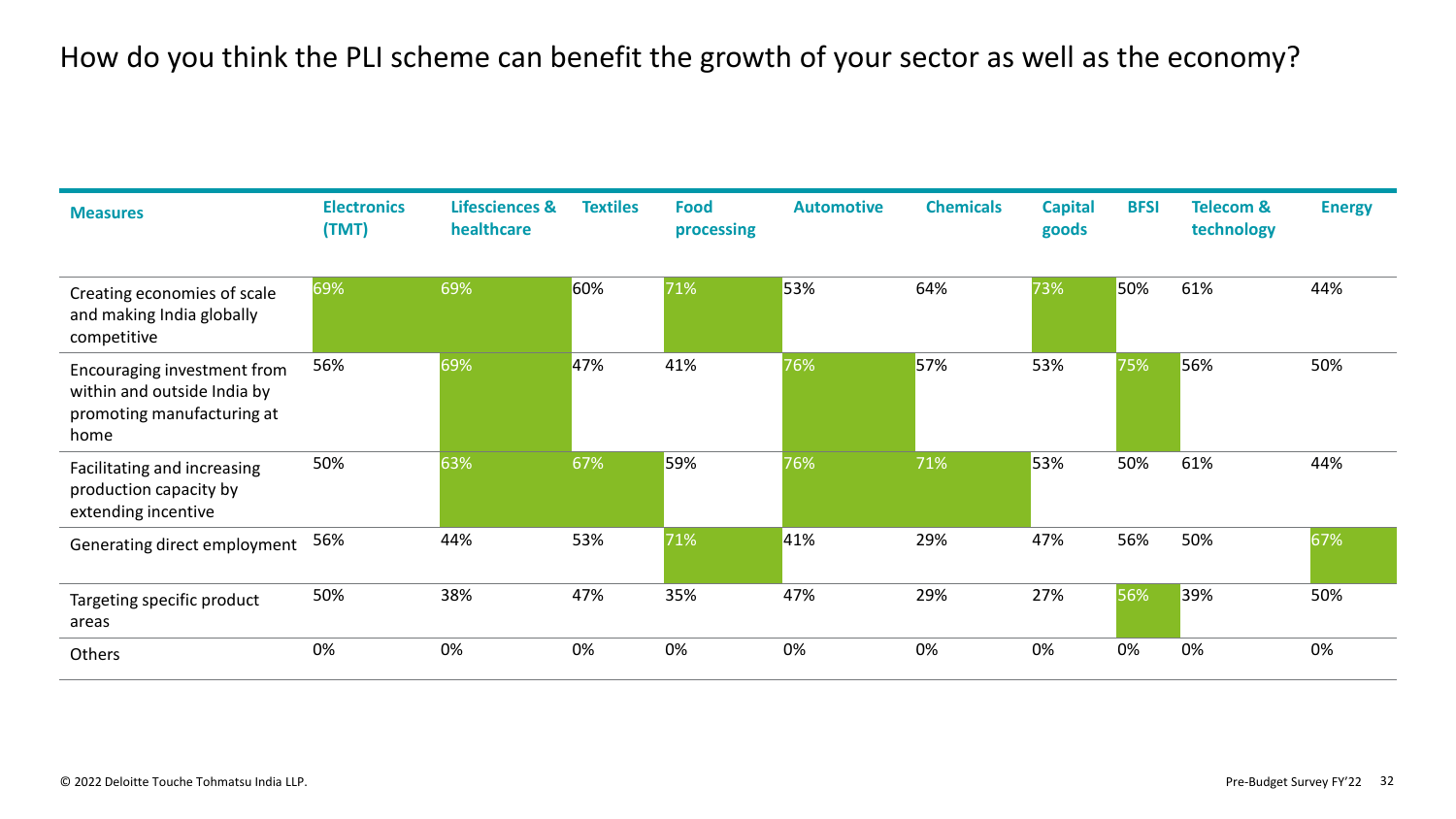## Which tax incentives should be announced for enterprises in priority sectors?

More than 50% respondents believe that giving benefits of indirect taxes to enterprises and accelerating the deduction of expenditures would have a positive impact on priority sectors.

In addition to PLI, tax incentives should be announced for enterprises in priority **Anticipated tax incentives for priority sectors** sectors, such as agriculture, MSMEs, infrastructure, education, and energy as these sectors are considered crucial for the country's growth. These will further push growth in other sectors:

- Benefits of indirect taxes to businesses in the form of customs duty exemptions or GST, such as manufacturing bonds, should be given, according to 53% leaders (up from 36% past year).
- More than 50% respondents supported accelerated deduction of expenditure in relation to investment in business compared with 24% respondents past year.
- Rationalising the minimum alternate tax rate is also an equally important incentive to help companies avail MAT credit.



© 2022 Deloitte Touche Tohmatsu India LLP. Pre-Budget Survey FY'22 33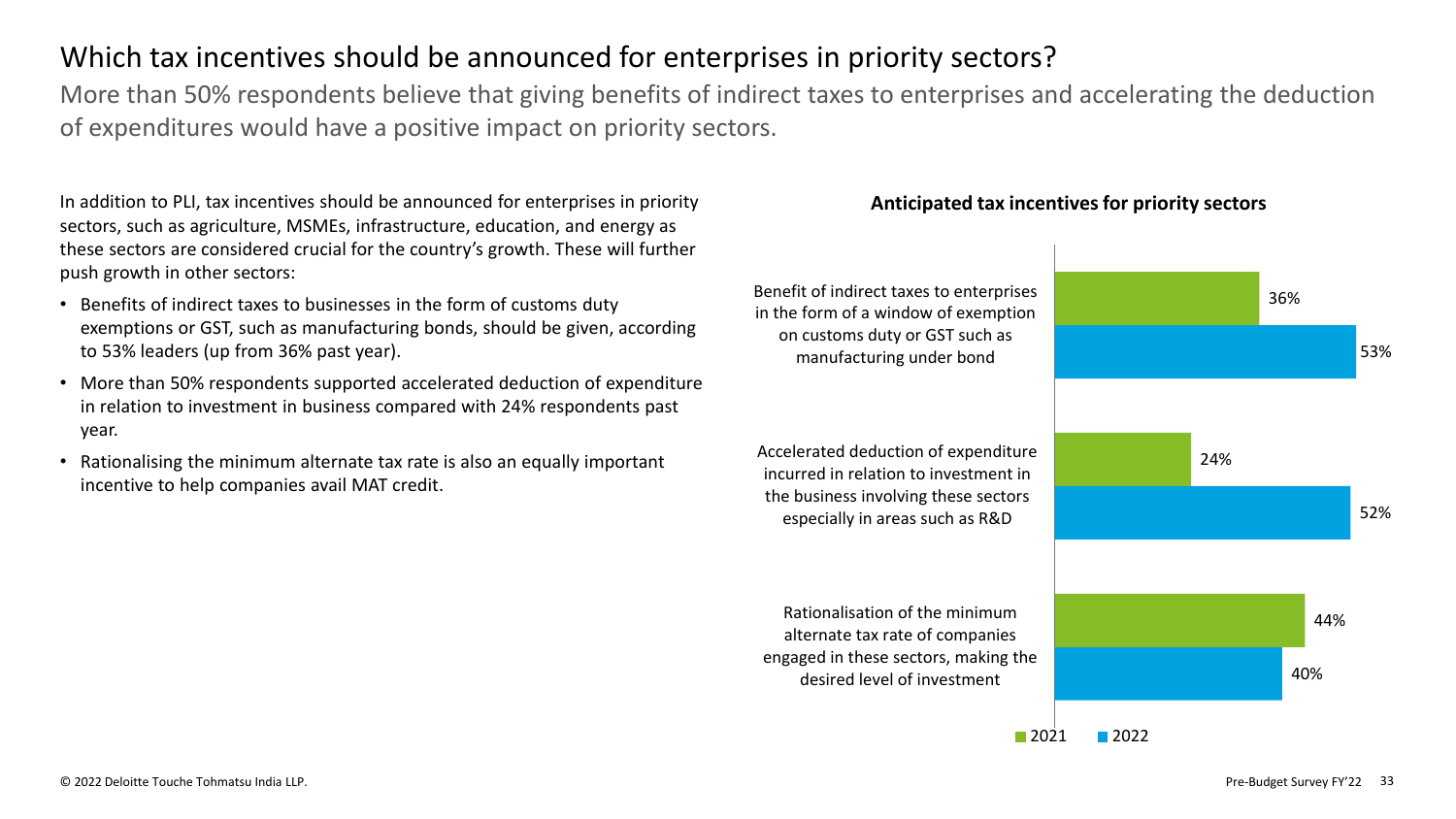## What, according to you, could be the most effective way of improving chip shortage in India?

To deal with chip shortages, companies should begin manufacturing chip segments and the supply chain should be fully operational.

Several sectors have been affected by the global chip shortage that arose during **Effective ways of improving chip shortage** the pandemic due to lockdowns. The automotive industry is one of the most affected sectors.

However, the technology sector has already started taking important steps to mitigate the chip shortage in India by encouraging manufacturing of required parts and resolving issues in the supply chain caused by the COVID-19 crisis.

- Close to 50% leaders (of 16 from the electronics industry) also agreed that Indian companies should enter the manufacturing segments, such as fabrication, assembly, packaging, and testing.
- About 50% industry leaders (of 16 from the electronics industry) also want the government to intervene and take steps to resolve supply chain issues between electronic companies and suppliers of components.
- The government should offer incentives or subsidies to manufacturing units engaged in constructing semiconductor plants.



This question was asked only to respondents in the electronics industry (16).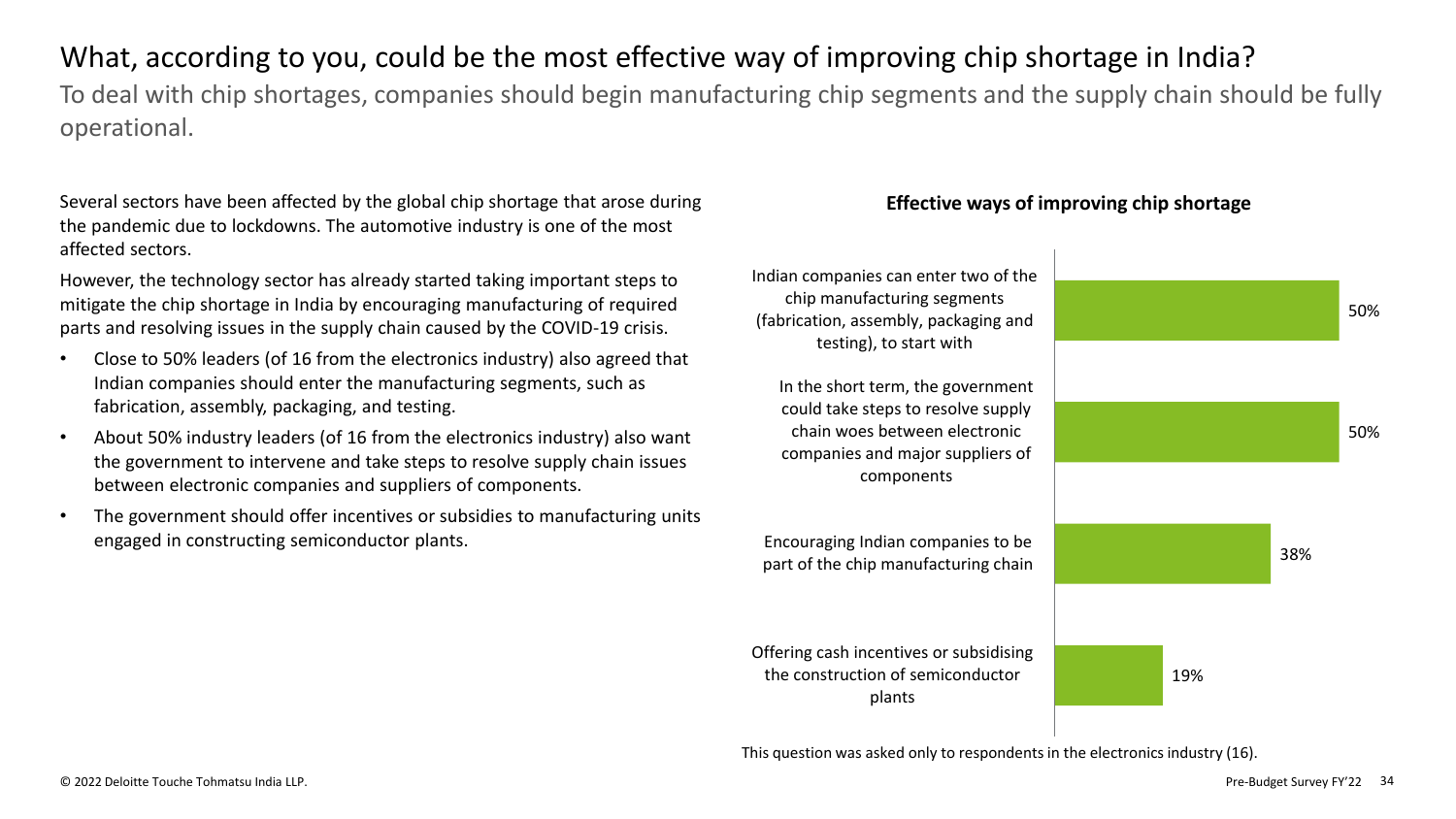# **Survey findings**

- Economic growth outlook and industry sentiments
- Effectiveness of the stimulus and other government initiatives during the pandemic
- **Industry expectations from Budget FY'22**
	- Economic revival and enhancing the ease of doing business
	- Self-reliance/Atmanirbhar Bharat
	- ‒ **Taxation changes and expectations**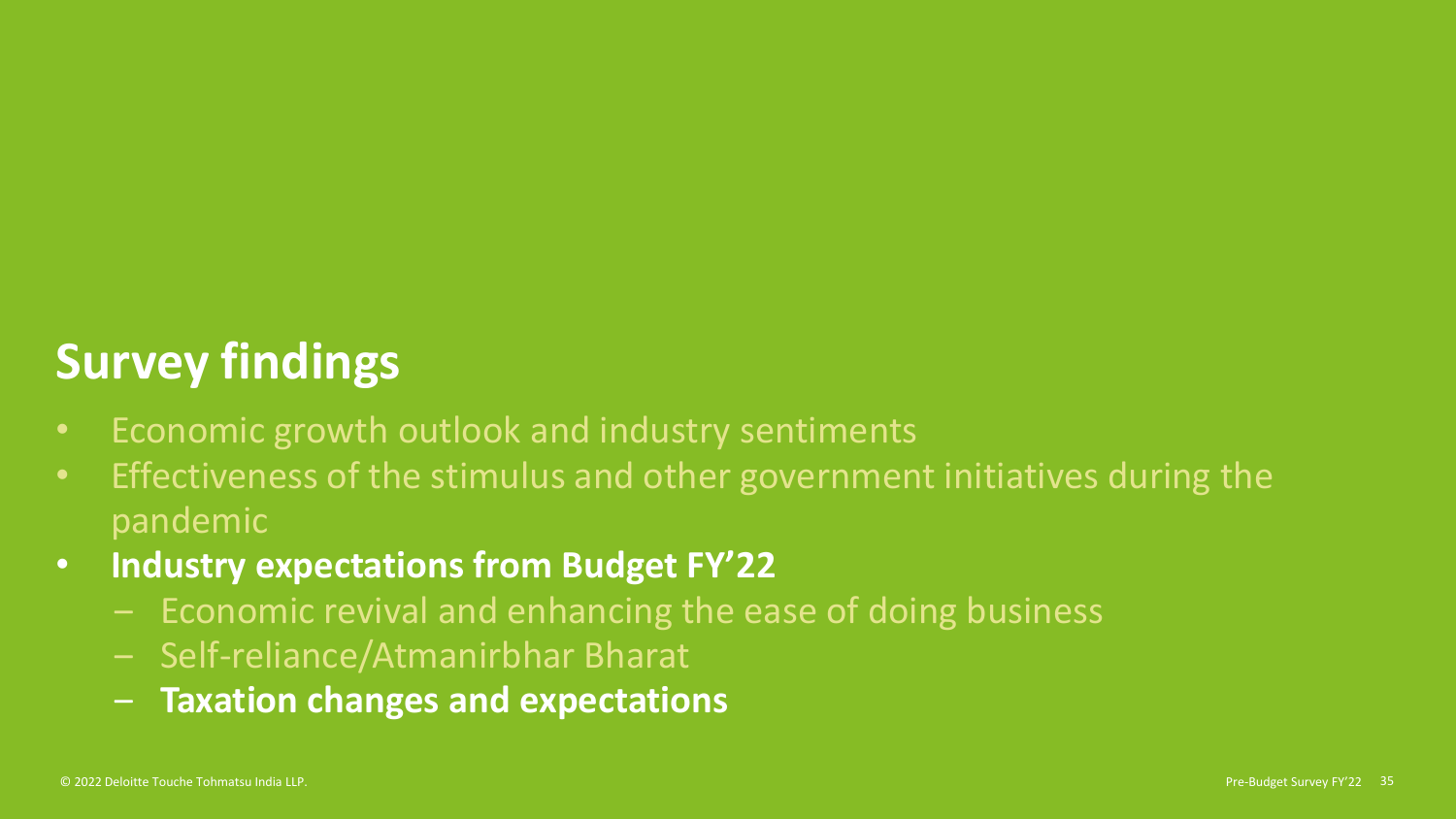## What are the top tax-related challenges your company faces?

Complex taxation policies and the GST regime are the biggest tax-related challenges for more than 50% industry leaders.

- GST is a new tax regime and businesses lack understanding of this new system of taxes.
	- ‒ About 51% respondents have concerns with the new tax regime but are bound to provide GST-compliant invoices before filing returns.
- More than 40% respondents face challenges with refunds, timely rulings/ orders, TDS/TCS compliance, and a prolonged tax litigation.
	- ‒ In India, resolution of a tax dispute could take years (if an appeal goes to the supreme court).
- MNCs highlighted facing issues with transfer pricing for allocating earnings amongst their various subsidiaries and affiliate companies.

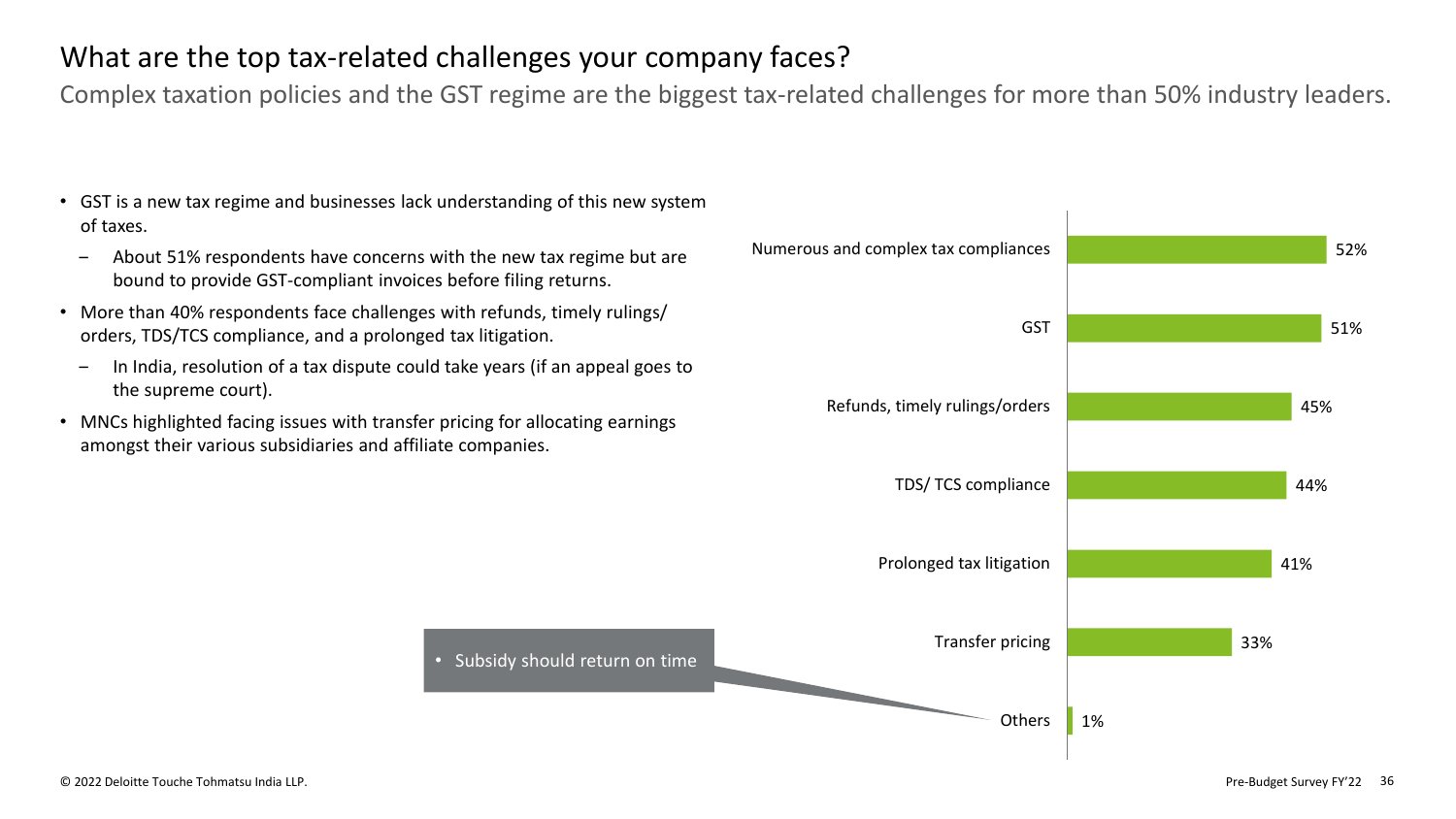## What could be the most effective tax-related change for your industry?

Rationalising GST and reducing corporate tax are expected to ease most tax-related challenges/issues.

- Following the economic plunge in 2020, the last quarters of 2021 saw a period of recovery. However, as uncertainty lingers about the impact of new COVID variants, tax benefits from the government are likely to play a vital role.
	- ‒ About 36% respondents expect GST rationalisation − capping GST rate and reducing GST slabs (to three) − in Budget FY'22.
- Further, they expect the government to reduce the tax compliance burden for corporates, and make processes simpler and stable.
- Looking at expectations by industry,
	- ‒ Leaders from the chemicals industry have additionally cited a further reduction in corporation taxation as one of their prime expectations.
	- ‒ Over 50% respondents from the textile and energy industries have sought for GST rationalisation.



- Rationalisation of income tax 9%
- Export/SEZ benefits 9%
- Post-retirement insurance/tax benefits 9%



#### **Tax-related changes**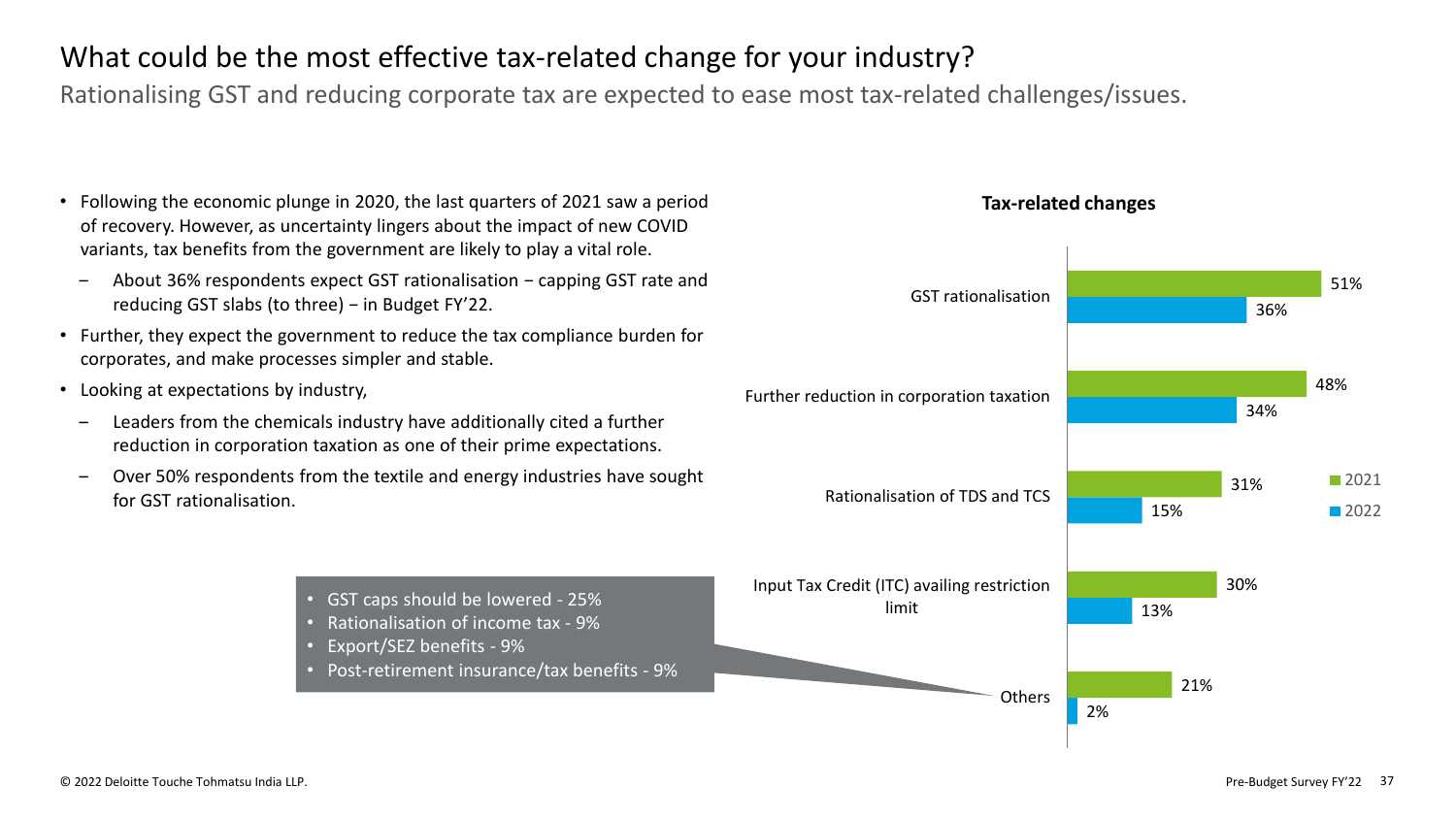## What could be the most effective tax-related change for your industry?

| <b>Measures</b>                              | <b>Electronics</b><br>(TMT) | <b>Lifesciences &amp;</b><br>healthcare | <b>Textiles</b> | <b>Food</b><br>processing | <b>Automotive</b> | <b>Chemicals</b> | <b>Capital</b><br>goods | <b>BFSI</b> | <b>Telecom &amp;</b><br>technology | <b>Energy</b> |
|----------------------------------------------|-----------------------------|-----------------------------------------|-----------------|---------------------------|-------------------|------------------|-------------------------|-------------|------------------------------------|---------------|
| ITC availing restriction<br>limit            | 44%                         | 6%                                      | 13%             | 6%                        | 12%               | 14%              | 20%                     | 13%         | 0%                                 | 6%            |
| <b>GST</b> rationalisation                   | 38%                         | 38%                                     | 53%             | 29%                       | 29%               | 7%               | 33%                     | 38%         | 44%                                | 50%           |
| <b>Rationalisation of TDS</b><br>and TCS     | 6%                          | 13%                                     | 20%             | 29%                       | 18%               | 13%              | 7%                      | 13%         | 22%                                | 11%           |
| Further reduction in<br>corporation taxation | 13%                         | 38%                                     | 13%             | 35%                       | 41%               | 60%              | 40%                     | 31%         | 33%                                | 33%           |
| Others                                       | 0%                          | 6%                                      | 0%              | 0%                        | 0%                | 7%               | 0%                      | 6%          | 0%                                 | 0%            |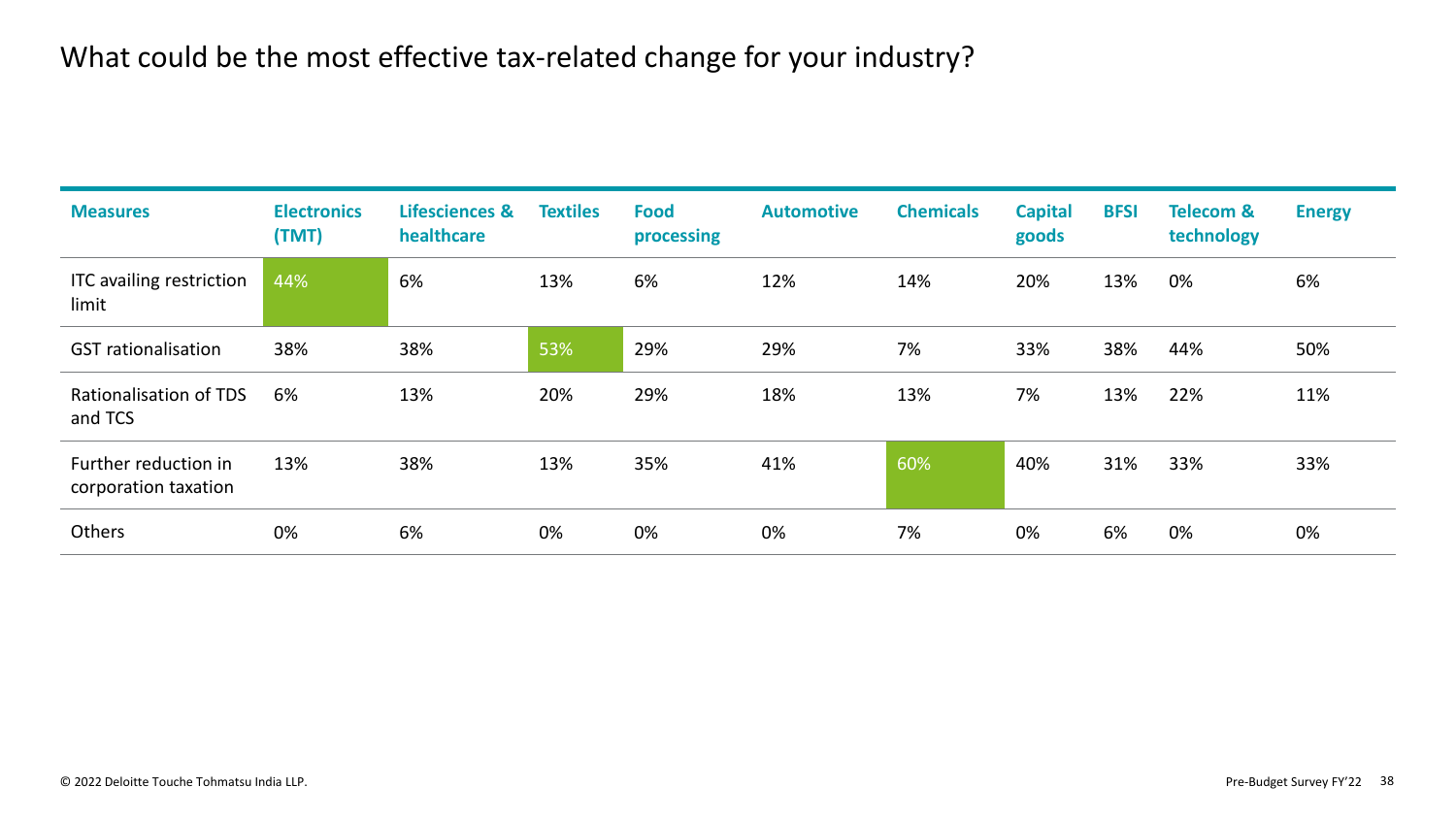## Should India move to the concept of 'group taxation'? If yes, what should be the timeframe?

More than 80% respondents support group taxation, with 70% wanting it to be implemented within a year.

- Contrary to the past year, the industry's perception towards group taxation has changed significantly.
	- ‒ About 81% respondents feel that the country should move to group taxation, compared with 37% the previous year.
- Of these 81% respondents, 70% feel the idea should be implemented within one year.
	- ‒ The remaining 30% believe that it should be implemented only after a buffer of five years.



 $2022$  2021

The opportune time for movement was asked only to those respondents (132) who felt that India should move to group taxation (responded "Yes" for this question).

#### **Moving to group taxation**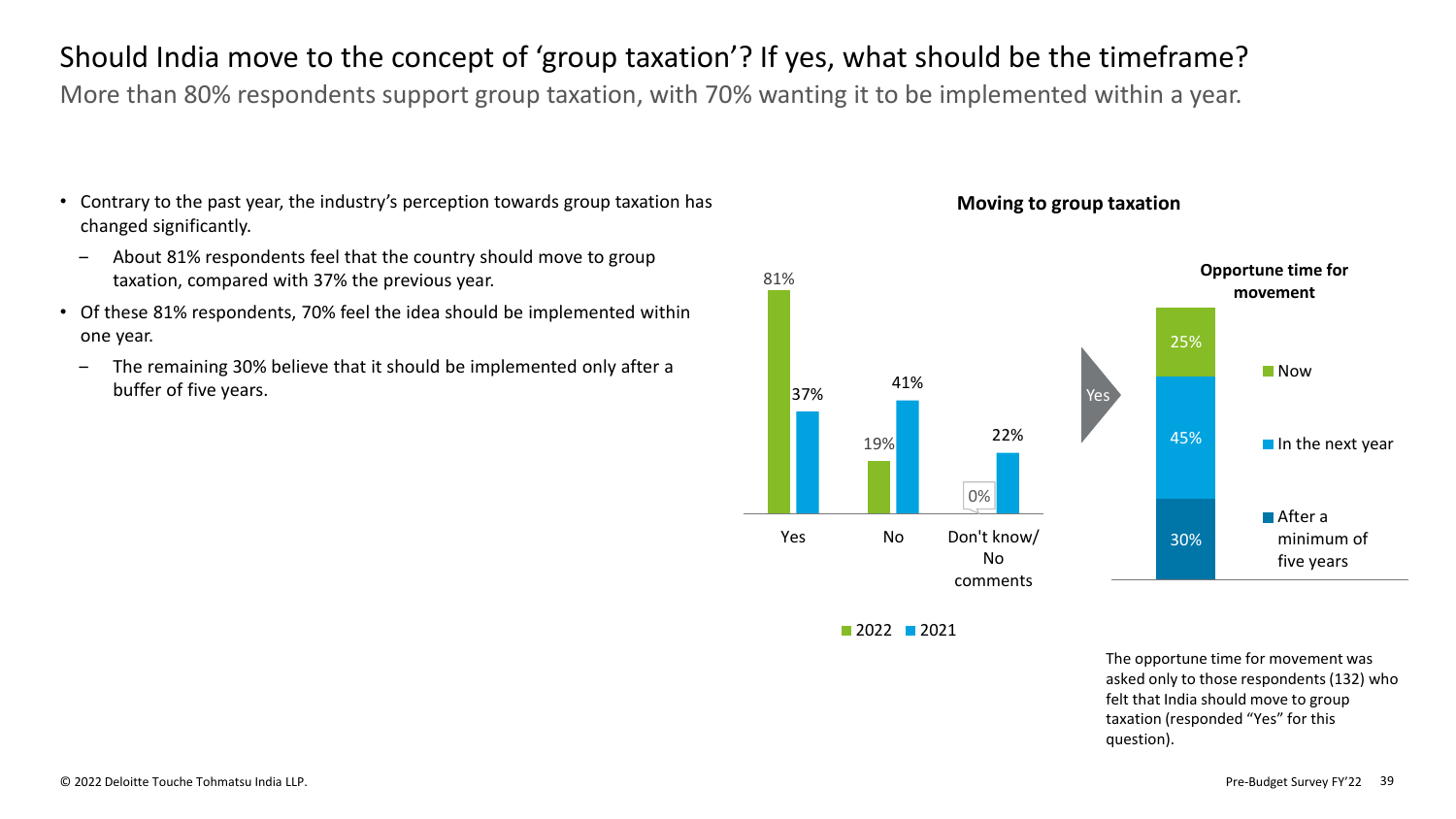## Do you think any change in personal taxation can ease the burden of individuals?

About 88% respondents believe that changes in personal taxation could be beneficial compared with 70% in the past year.

- A strong majority of industry leaders expect a liquidity boost by an increase in tax exemption limit and interest subvention on housing loans.
- About 36% respondents expect a three-year holiday for ESI contribution to employers and employees compared with only 15% respondents in the previous year.
- The views towards making employees' contribution to EPF voluntarily have been consistent from the previous year (~44%).

### **Are the changes in personal taxation effective?**





This question was asked only to those respondents (144) who felt that a change in personal taxation can be beneficial (responded "Yes" for this question).

### **Expected changes in personal taxation**

© 2022 Deloitte Touche Tohmatsu India LLP. Pre-Budget Survey FY'22 40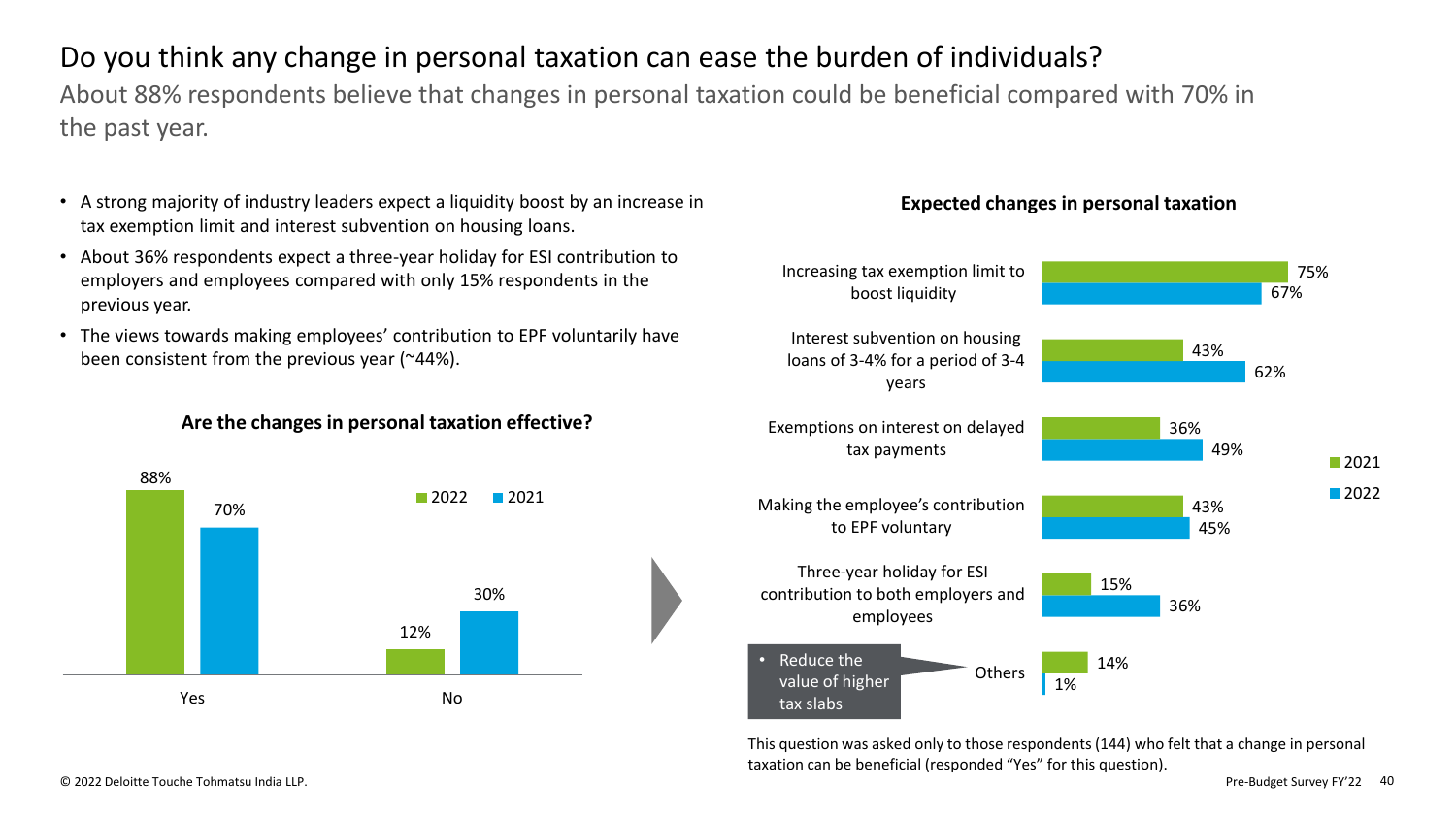## Do you think any change in personal taxation can ease the burden of individuals?

| <b>Measures</b>                                                                        | <b>Electronics</b><br>(TMT) | <b>Lifesciences</b><br>& healthcare | <b>Textiles</b> | <b>Food</b><br>processing | <b>Automotive</b> | <b>Chemicals</b> | <b>Capital</b><br>goods | <b>BFSI</b> | <b>Telecom &amp;</b><br>technology | <b>Energy</b> |
|----------------------------------------------------------------------------------------|-----------------------------|-------------------------------------|-----------------|---------------------------|-------------------|------------------|-------------------------|-------------|------------------------------------|---------------|
| Making the employee's<br>contribution to EPF<br>voluntary                              | 79%                         | 58%                                 | 53%             | 38%                       | 44%               | 21%              | 15%                     | 56%         | 33%                                | 54%           |
| Three-year holiday for ESI<br>contribution to both<br>employers and employees          | 43%                         | 33%                                 | 27%             | 62%                       | 31%               | 7%               | 31%                     | 50%         | 44%                                | 31%           |
| Increasing tax exemption<br>limit to boost liquidity                                   | 50%                         | 67%                                 | 80%             | 54%                       | 81%               | 79%              | 77%                     | 50%         | 61%                                | 69%           |
| Exemptions on interest on<br>delayed tax payments                                      | 50%                         | 50%                                 | 33%             | 54%                       | 38%               | 36%              | 62%                     | 63%         | 67%                                | 38%           |
| Interest subvention on<br>housing loans of 3-4% for<br>a period of three-four<br>years | 64%                         | 33%                                 | 67%             | 54%                       | 88%               | 71%              | 69%                     | 63%         | 56%                                | 46%           |
| Others                                                                                 | 0%                          | 0%                                  | 0%              | 0%                        | 0%                | 0%               | 0%                      | 0%          | 0%                                 | 8%            |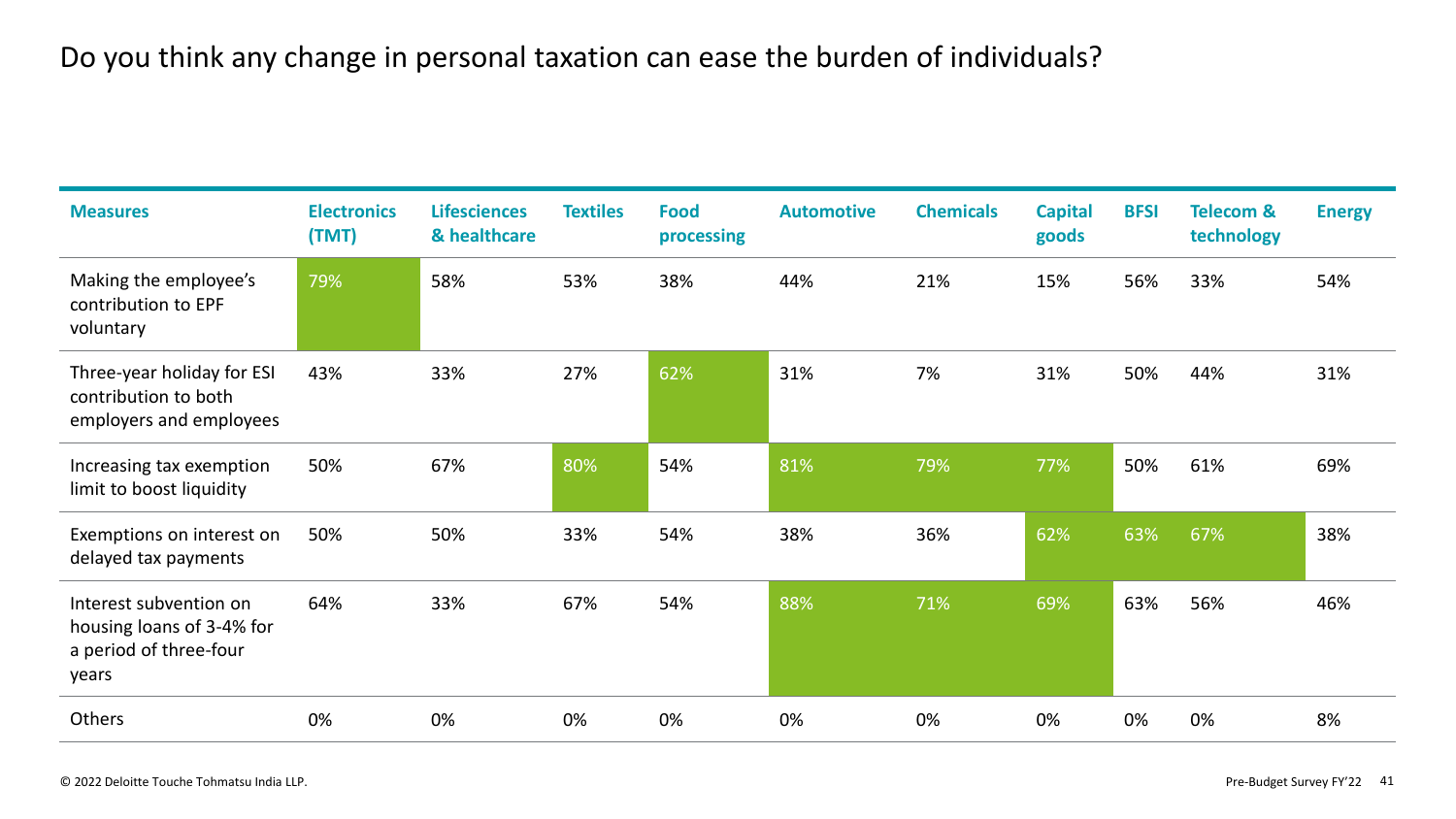## What are the expected incentives for changes in taxation for GICs?

Income-linked incentives and income-linked incentives with a sunset period are equally popular amongst respondents.



### **Incentives sought for GICs**

- This year 36% respondents preferred income-related incentives, down from 48% the year before.
- Another 36% said they expect income-linked incentives with a sunset period for tax adjustments this year, compared with 23% in the past year.
- However, the electronics (~38%), oil and gas (~39%), and textiles (~53%) industries are exceptions; these industries would prefer expenditure-linked incentives.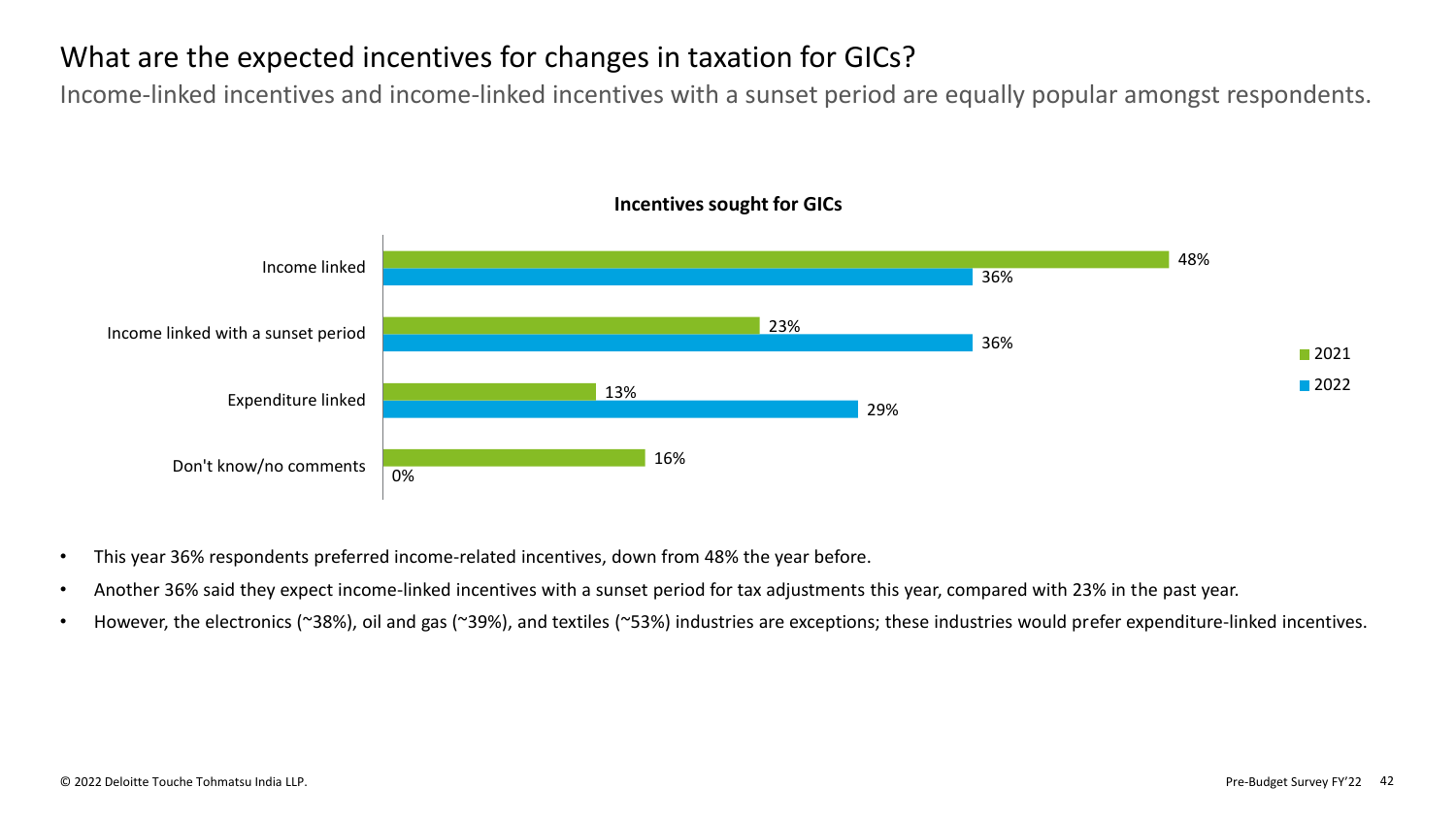# **Thank You**